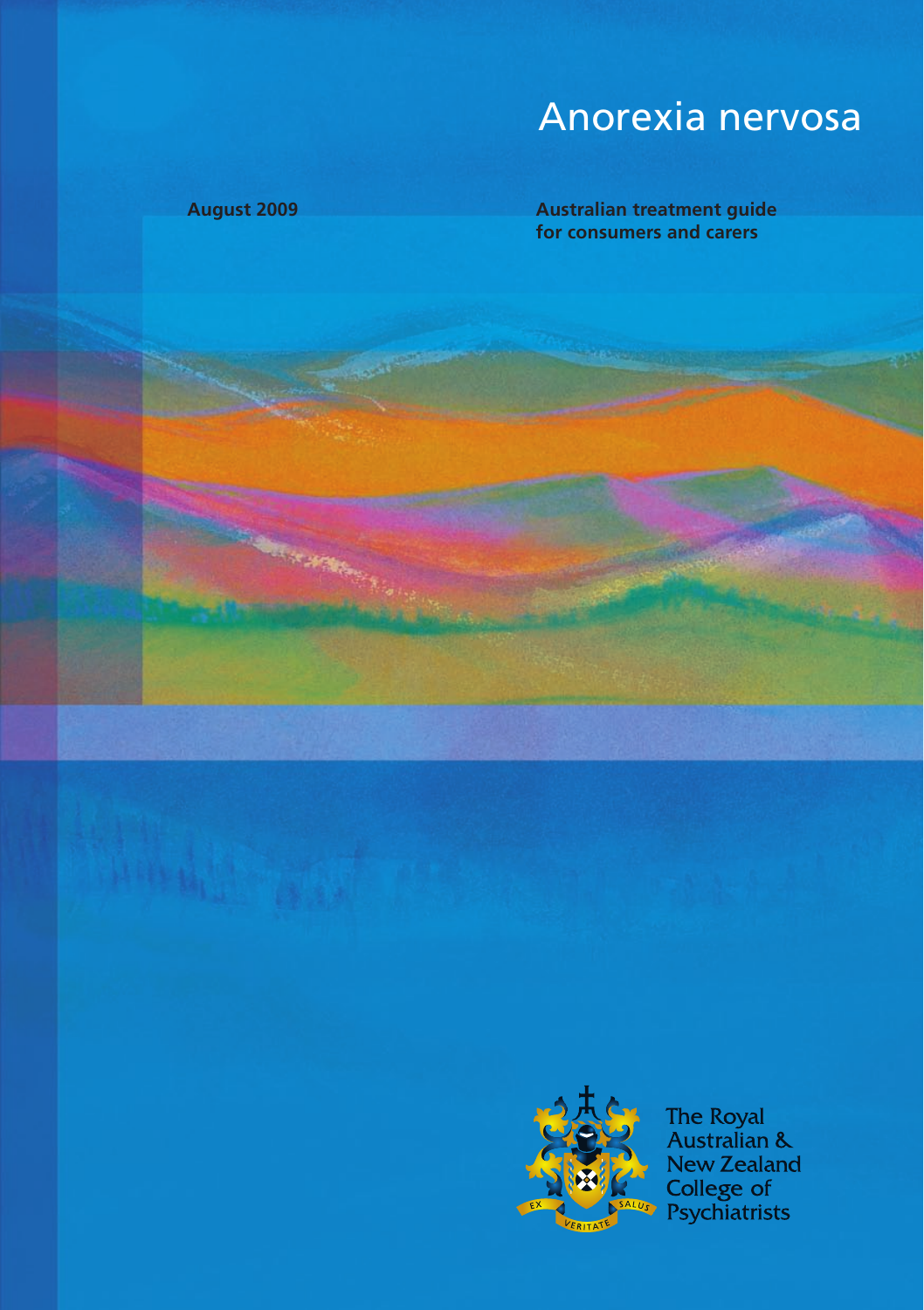#### © The Royal Australian and New Zealand College of Psychiatrists, 2009

Compiled by The Royal Australian and New Zealand College of Psychiatrists (RANZCP), this information and advice is based on current medical knowledge and practice as at the date of publication. It is intended as a general guide only, and not as a substitute for individual medical advice. The RANZCP and its employees accept no responsibility for any consequences arising from relying upon the information contained in this publication.

The Royal Australian and New Zealand College of Psychiatrists 309 La Trobe Street Melbourne Victoria 3000 Australia Telephone: (03) 9640 0646 Facsimile: (03) 9642 5652 Email: ranzcp@ranzcp.org

Website: www.ranzcp.org



The Royal<br>Australian & New Zealand College of<br>Psychiatrists

# **Contents**

| Key points about anorexia nervosa              | З  |
|------------------------------------------------|----|
| Introduction                                   | 4  |
| What does a diagnosis of anorexia mean?        | 11 |
| Getting treatment                              | 16 |
| Living through the journey to recovery         | 29 |
| Standards and other issues                     | 40 |
| What families and carers can do to help        | 42 |
| Appendix 1: Questions to ask                   | 47 |
| Appendix 2: Sources of information and support | 49 |
| Appendix 3: Common terms and acronyms          | 52 |
| Appendix 4: Development of the quideline       | 53 |
| Acknowledgements                               | 55 |
| References                                     | 56 |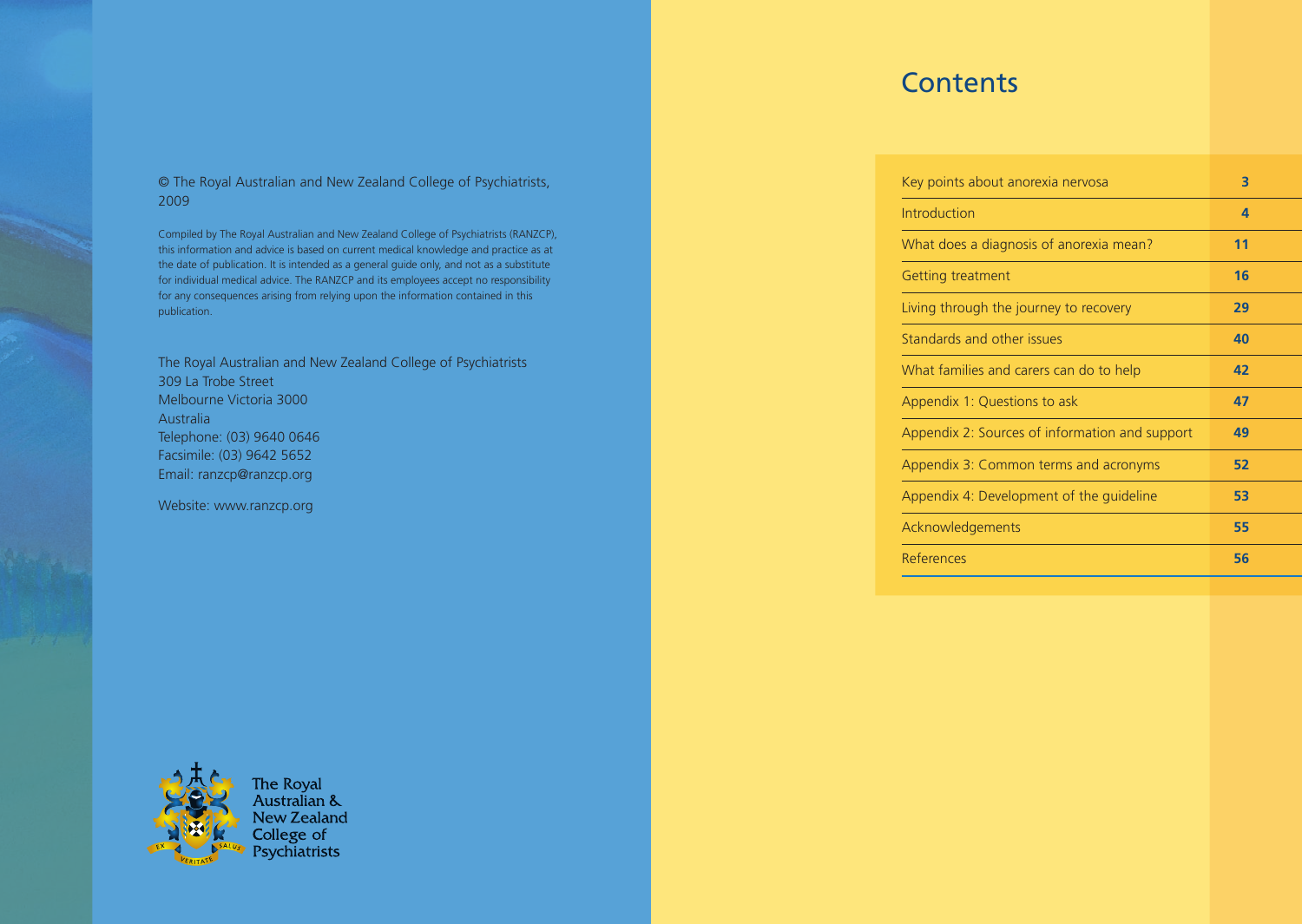

# Key points about anorexia nervosa

- **1 Anorexia nervosa is a mental illness associated with significant physical debility.**
- **2 Anorexia nervosa presents in not only young women but also across all ages, both genders and socioeconomic demographics. Although dieting and avoidance of weight gain are characteristics of the disease, the actual causes are varied and complex.**
- **3 The severe weight loss associated with dietary restriction can be life threatening, not only due to the associated medical complications but also due to the severe mental anguish that an eating disorder causes.**
- **4 If you think that you or a member of your family may have significant issues with food and dieting, it is important that you seek advice from your family doctor, local mental health services, or an eating disorder organisation who can refer you to a health service professional who specialises in eating disorders (see Appendix 2 for a directory of support services).**
- **5 Anorexia nervosa can be treated very effectively, especially if it is caught early. The most effective treatment involves a multidisciplinary approach (a range of health services including psychology, psychiatry, medicine, dietetics, family therapy, social work). Anorexia nervosa can take years to develop, and recovery can take time (in some cases years).**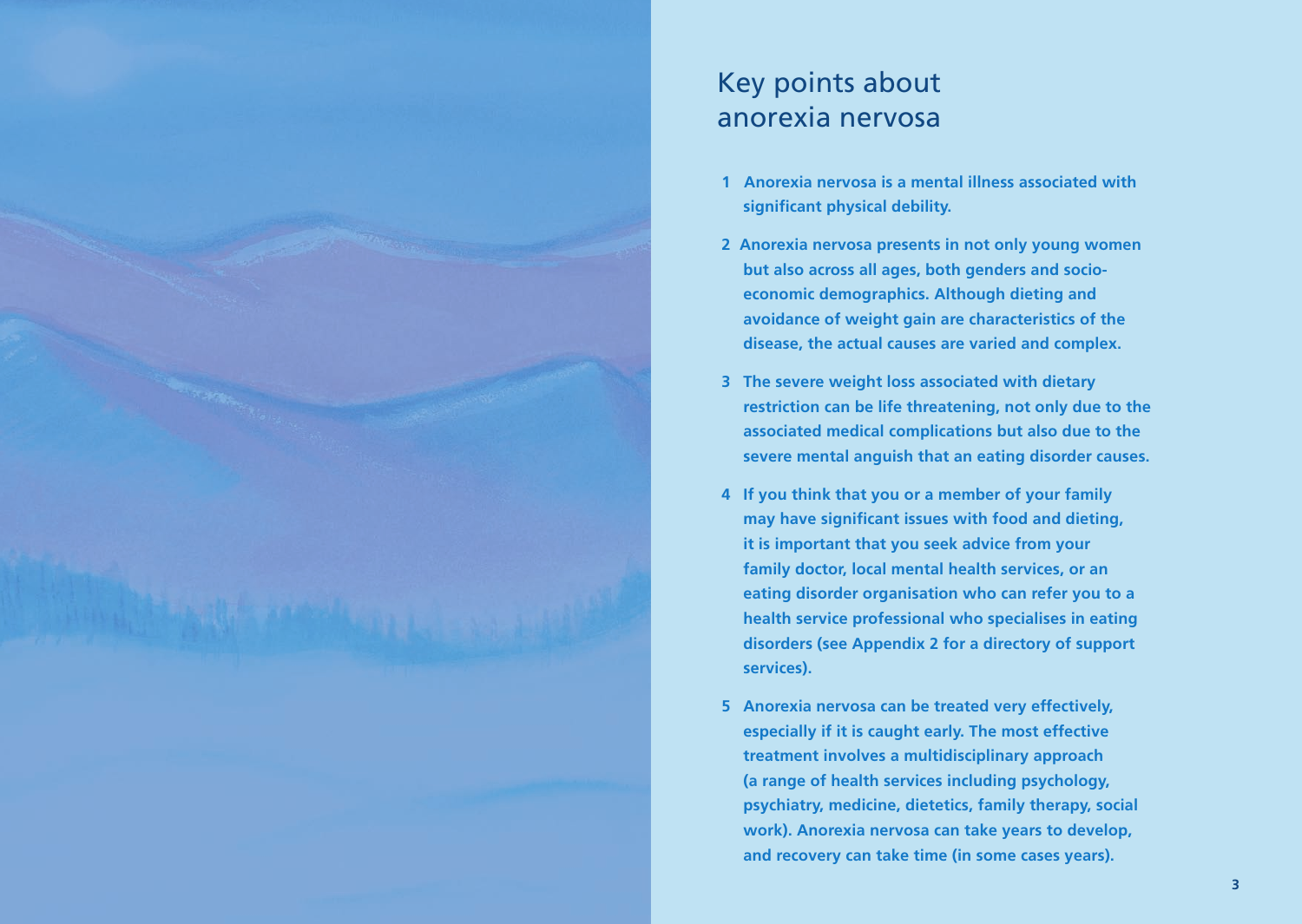# Introduction

If you are an adolescent or an adult suffering from anorexia nervosa, or someone who feels they may be at risk of developing anorexia, or if you are a family member, carer or significant person in the life of a person with anorexia nervosa, this guide will provide you with vital information to help you navigate the journey of anorexia nervosa. This guide has been developed by clinicians, researchers, and carer and consumer consultants. (See Appendix 4 for information on the

This guide can:

development of the guideline).

- help you to make decisions about treatment
- outline the value of treatment and what to expect at critical times such as diagnosis, admission and discharge
- inform you of your rights as a sufferer and carer
- outline the standard of services you can expect.

#### What is anorexia nervosa?

• Anorexia nervosa is an eating disorder. It is a severe, very distressing and often chronic mental illness, which can lead to severe weight loss, chronic physical disabilities such as osteoporosis (bone loss with weakened bone structure and increased risk of fractures), growth retardation, infertility, impaired thinking and concentration, bowel and intestinal disorders and major disruptions to emotional, social and educational development. It can be life threatening.

- Is anorexia nervosa a mental illness or a physical one? In truth, it is a mental illness with significant physical complications. It is characterised by intense anxiety and preoccupation with body weight and shape, eating and weight control. Perfectionism and low self-esteem are common. Depression and obsessional thinking are often part of the illness. People with anorexia nervosa frequently experience other mental illnesses including depression and anxiety disorders.
- In adults, anorexia nervosa lasts an average of five to seven years. However, for some people it can become chronic over their lifetime.
- Recovery is possible, although partial relapses and remissions do occur. In children and adolescents, acute physical complications are more common, but appropriate treatment early in the illness leads to high rates of recovery after 12 to 18 months. It is most important that treatment is kept up for as long as it takes for you to be free from the domination of anorexia nervosa symptoms.
- Weight restoration is an essential first step in recovery but not a sign of recovery. It takes time to heal the mind from anorexia nervosa and restore a sufferer to a state where they are not dominated by negative feelings related to weight and food.
- Eating disorders are on a spectrum and sometimes the boundaries between different kinds of eating disorders are blurred. For example, sufferers who are anorexic may also binge and purge, sufferers of bulimia may move toward anorexia, and binge eating can lead to anorexia or bulimia.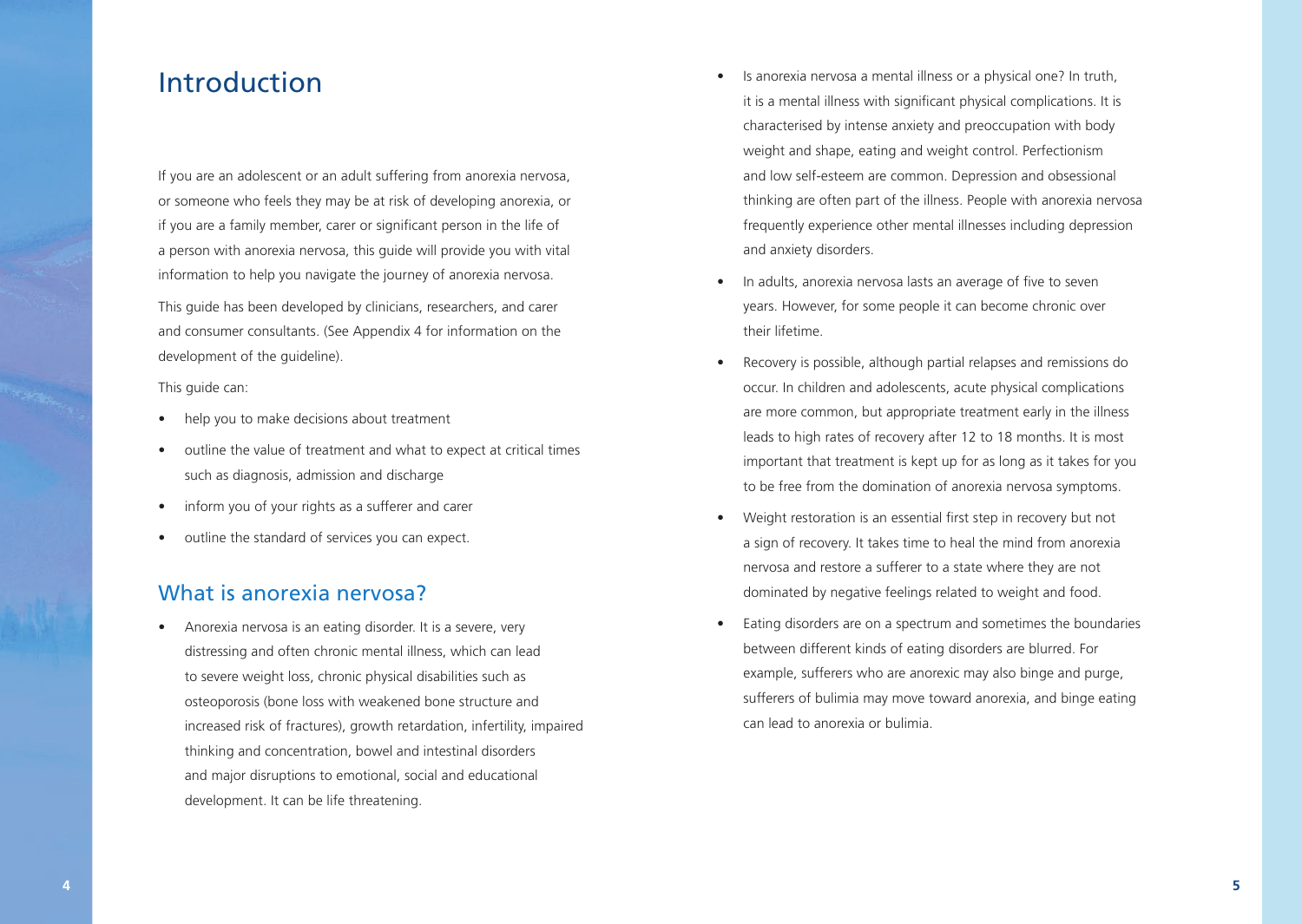#### Who gets anorexia nervosa and why?

- Anorexia nervosa can affect people from all age groups, and socioeconomic and cultural backgrounds.
- Although it is much more common for females to suffer from anorexia, it does also occur in males. However, where females diet to achieve a socially desirable 'thin' body, males can often abuse their bodies by using steroids, over exercising and controlling their food intake to try to achieve a 'muscular and toned body'.
- Family and twin research indicates that there is a genetic link. It is thought that familial personality features that increase a person's vulnerability to anorexia nervosa, such as perfectionism, obsessive compulsive tendencies and anxiety, contribute to the increased genetic risk.
- Many sufferers have experienced trauma of some kind, although this on its own is not enough to explain the development of the eating disorder. It is very important that sufferers adversely affected by emotional, physical or sexual abuse seek treatment for this trauma from a psychiatrist or psychologist, along with treatment for their eating disorder.

#### How common is anorexia nervosa?

Anorexia nervosa occurs in about 0.5% of girls and young women in developed societies. Of all people with anorexia nervosa, one in ten is male, with young males being most commonly affected. In children under the age of 13 years, nearly one in four affected individuals is male.

#### How serious is anorexia nervosa?

Anorexia nervosa has one of the highest death rates (between 10 and 20% in 20 years) of all mental illnesses. Death from physical causes is five times that expected in this age group, and death by suicide is 32 times that expected. Anorexia can start quite innocently with a diet. People can feel in control and good about themselves when they start to lose weight because they get compliments from friends and family and feel that they are achieving. When told that they have a problem, they can't see it as a problem because for them dieting and losing weight has become a solution – a solution to deeply felt anxiety and negative feelings. However, malnutrition and obsessive rituals relating to food and dieting soon make the sufferer feel out of control and caught up in a downward spiral.

#### Is anorexia nervosa a lifestyle choice?

No, anorexia nervosa is a mental illness. Sufferers do not bring it on themselves, and cannot just choose to stop dieting or choose to change their negative self-abusive behaviours. Sufferers need to be reassured that they have an illness and, just like other illnesses that affect other parts of their bodies, they need treatment in order to get well. The illness cannot be turned around by people telling a sufferer to just stop it.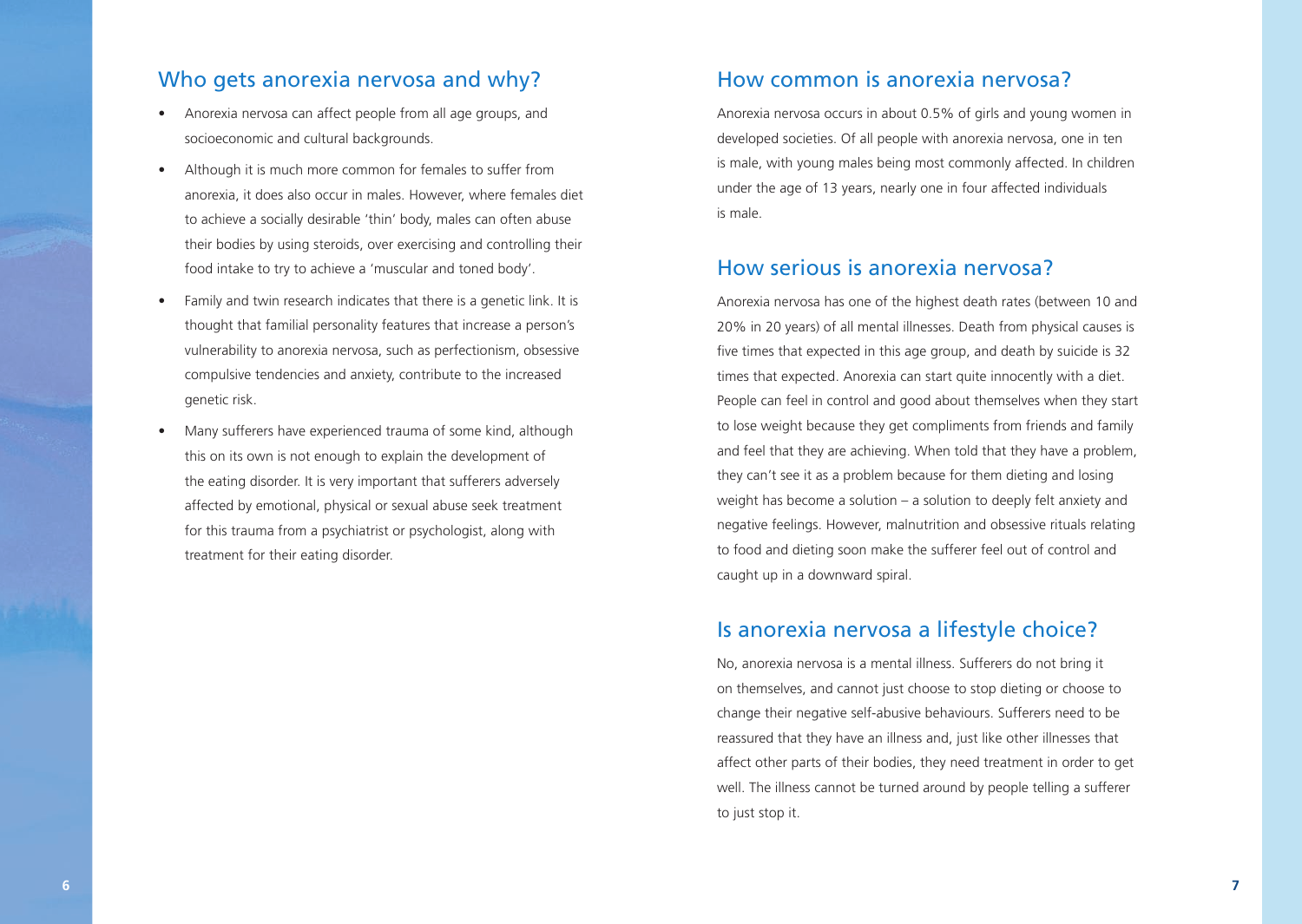#### Is anorexia nervosa caused by families?

There is no research evidence that proves a link between family dysfunction and the onset of anorexia nervosa, although research supports improved outcomes in anorexia nervosa when families are involved in treatment. Prior to illness, the proportion of families with relationship problems is about the same as the general population. It is common for families to become distressed and experience very high levels of anxiety once the diagnosis is confirmed. In spite of this, most families maintain support and are keen to help wherever possible. Many families become frustrated by the illness and sometimes with the response of health professionals. For some people, by the time they get help, problems in family relationships have developed. Families and friends are a vital part of the recovery process and should be given the opportunity to be included in the recovery journey so that sufferers can get extra support between visits to their health service professionals.

**Families do not 'cause' anorexia nervosa – but they are a very important part of the recovery process.**

#### Is recovery possible?

Yes, people can fully recover from anorexia nervosa. Research says that if anorexia nervosa is treated early in its course, particularly in children and adolescents, then recovery occurs more quickly and more often than if treatment is delayed. Those who return to a near-normal weight during their first treatment period are likely to do better than those who don't. Although weight restoration is absolutely essential in the first part of treatment for future recovery, it is important to

note that healing the mind and reaching full recovery may take years. Anorexia can steal years of socialisation and education from young people, and it can take years for them to catch up, so ongoing treatment is recommended to support people with anorexia nervosa as they progress through their recovery.

The word 'recovery' has different meanings for different people. Many who have experienced anorexia nervosa and are now living free from the illness often describe recovery as a journey of transformation and self-determination. It may be difficult to picture recovery as a place where you simply arrive one day with the absence of any eating disorder behaviours or thoughts, as this may seem so far away. However, picturing recovery as a journey often provides those who are engaged in this process with a more constructive way of living and coping, and helps to increase their confidence and pursuit of health.

Travelling on the road of recovery has been described by past patients as: 'Getting my life back… Living in peace from intrusive and repetitive thoughts… Going out to eat with friends and family and not having to worry and stress about the food... Having the space in my head to think about more important things again…Getting back to education and work… Being okay with who I am and what I look like now… Having more confidence and self-esteem to do things I never thought I could… Having more meaningful relationships…Having energy and motivation to discover, plan and follow my dreams again…Having more joy in my life and also feeling sadness in a more authentic way… Not feeling numb anymore.'

Recovery may look like some or all of these things, plus a whole lot more. Whatever it may look like and feel like along the way, the road of recovery, and the pursuit of wellness, is worth it and very possible.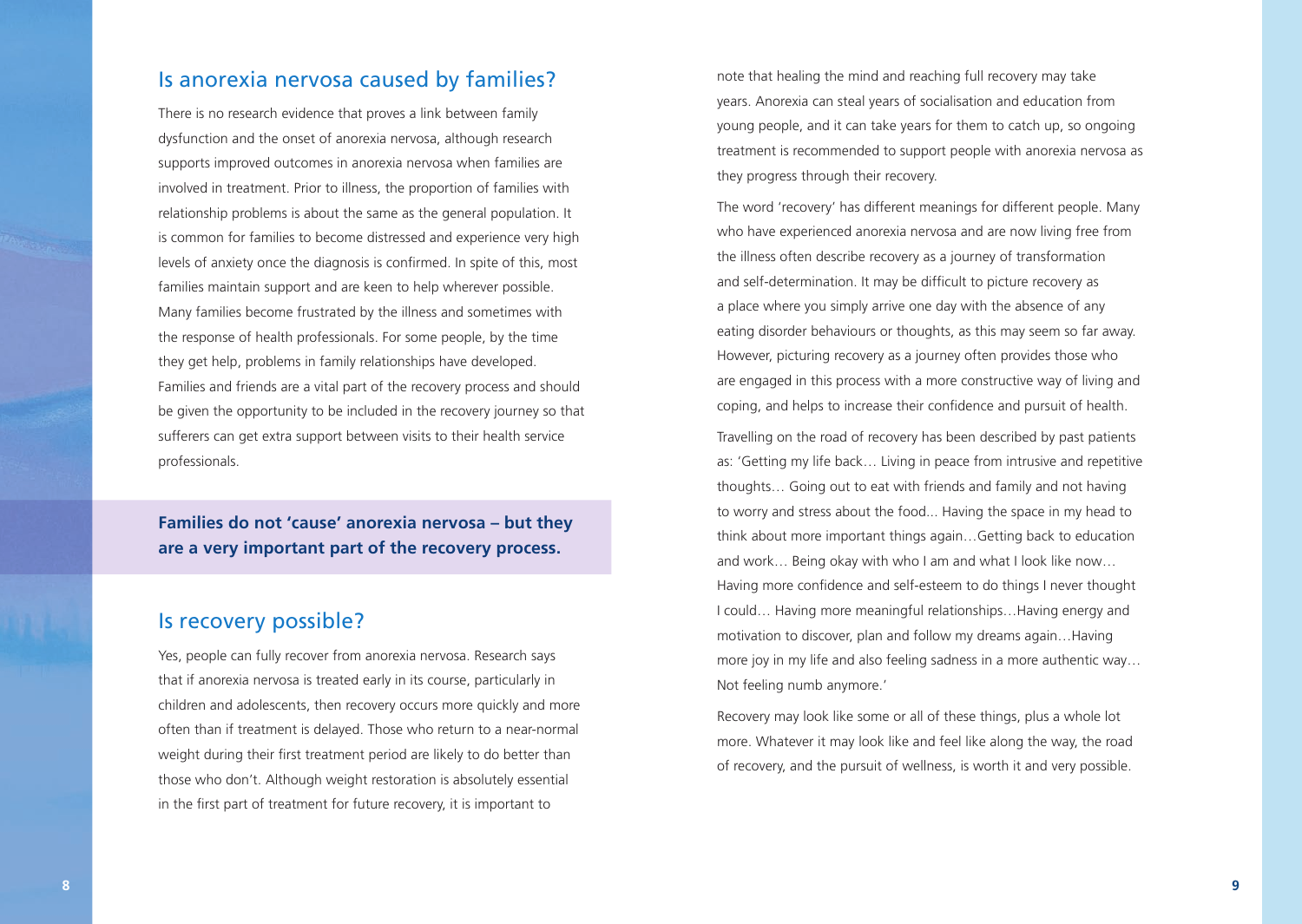#### Can anorexia nervosa be prevented?

Research cannot say yet if it is possible to prevent anorexia nervosa or other eating disorders. Research suggests that you can reduce its severity and impact if you treat the problem early. Research is also indicating that there are early warning signs in young children that may indicate a greater risk of developing anorexia. Prevention focuses on treating anxiety, and boosting self-esteem in young people. Teaching people to be critical of media messages that promote being thinner as being more successful in life is also a strategy that can help reduce the risk of children developing an eating disorder.

## Who is at risk of developing anorexia nervosa?

- Those who play sports that focus on a high control of diet and that demand a slim or muscular build e.g. ballet dancers, jockeys, athletes, gymnasts, football players.
- Those in occupations that focus on the value of a thin body, e.g. modelling, TV, media, the fashion industry, advertising.
- Those with low self-esteem and/or perfectionist personality traits.

**Denial of anorexia nervosa is very common and can delay treatment. When you suggest to a sufferer that they may have a problem, it's important to acknowledge that the eating disorder may be the sufferer's only way of coping at the time.** 

# What does a diagnosis of anorexia nervosa mean?

Your health service professional will determine whether you are suffering from anorexia nervosa by asking you questions. There is a clear set of physical and psychological clues that are used to distinguish anorexia nervosa from other causes of weight loss

Early **physical** clues may include:

- loss of periods or failure to begin menstruating in girls
- weight loss without evidence of any other illness that would explain weight loss
- poor peripheral circulation resulting in cold mottled hands and feet
- unexplained fatigue or fainting
- unexpected dental decay.

Early **psychological** clues may include:

- an obsessive concern about body weight and shape and dieting
- an unrealistic perception about being fat
- an extreme fear of getting fat or gaining weight or of eating.

Early **behavioural** clues may include:

- cutting out foods once enjoyed
- avoiding sharing meal times with others because of food anxieties
- excessive or secretive exercise
- vomiting and using laxatives (purging) as part of a pursuit of thinness
- social withdrawal.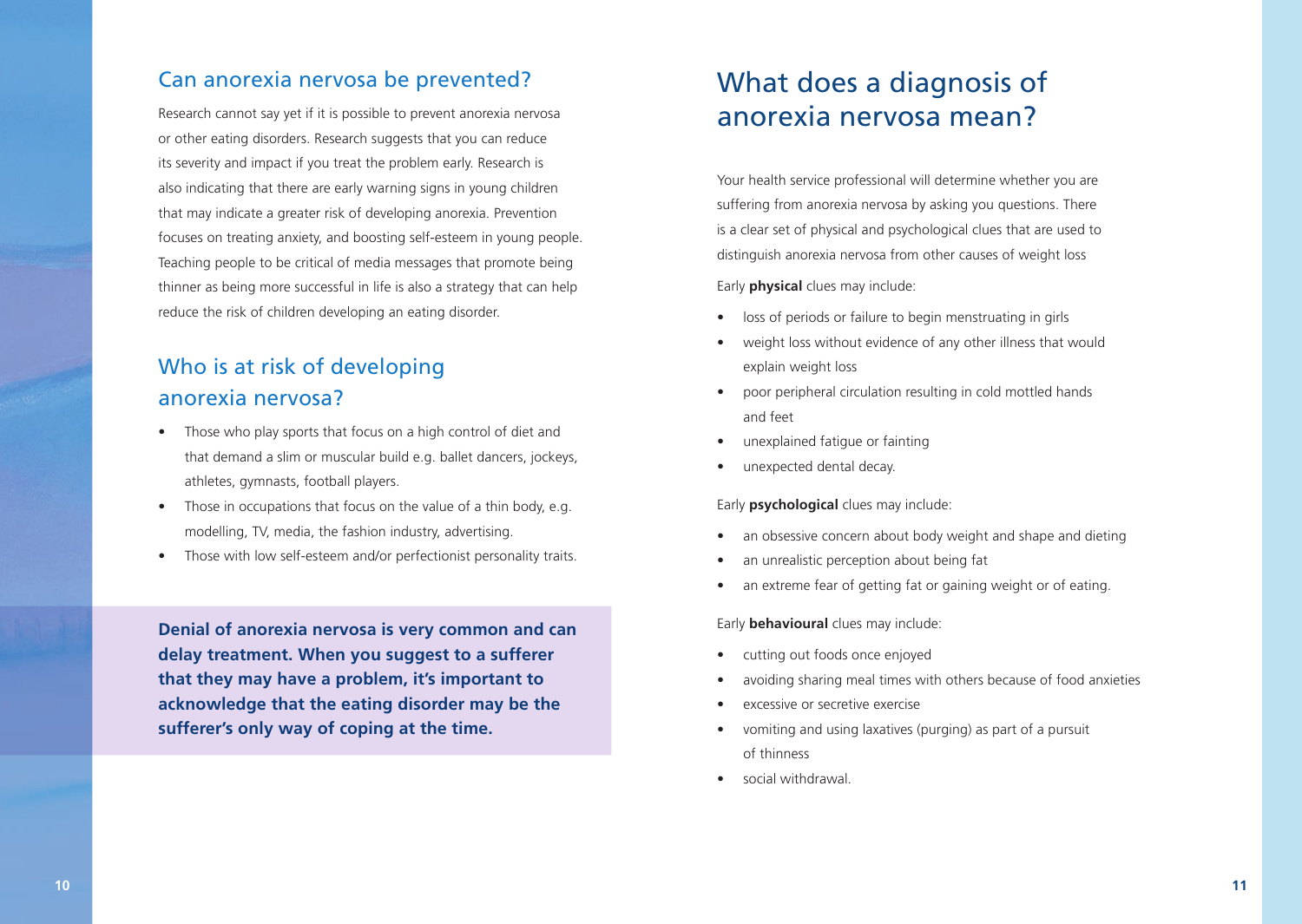**Get help as soon as you suspect anorexia nervosa. Anorexia nervosa causes severe malnutrition.**

**Starvation can cause structural brain changes, which may have long-term consequences for cognitive functioning and inhibit the ability to recover or shift negative behaviours.**

**Starvation and malnutrition can lead to heart failure and sudden death.**

#### Symptoms as anorexia nervosa progresses

Mental deterioration:

- increased depression, anxiety and irritability
- increased rituals related to eating to avoid experiencing anxiety
- increase in body image distortion
- lack of concentration
- difficulty in thinking logically and rationally
- increase in irrational thoughts in relation to fear of fat, e.g. ideas that you can get fat by sitting in a cafe or from food that touches you.

Physical deterioration:

- poor peripheral circulation resulting in cold, mottled hands and feet
- blacking out (fainting)
- loss of periods
- fatique
- changes to the texture of skin, nails and hair
- yellowing of skin associated with eating large quantities of vegetables or fruit containing carotene
- loss of hair
- fine body hair growing on the back, arms and face as the body tries to stay warm (lanugo hair)
- metabolic slowing to save energy signs include slowing of the pulse, reduced blood pressure and lowering of body temperature (you will feel cold more often when this happens)
- dental problems
- heart problems and heart failure
- swollen ankles
- dehydration and kidney failure
- liver inflammation.

**A common mistake is to confuse the purging and vomiting form of anorexia nervosa with bulimia nervosa. Eating disorders are spectrum disorders and many people needing treatment do not necessarily meet specific diagnostic criteria.**

## What to expect at the initial assessment from a GP or medical health professional

A general practitioner (GP) is often the first point of contact. GPs, mental health centres or community health centres can provide you with a first assessment to discuss your concerns about anorexia nervosa.

GPs should provide a diagnosis and a full physical check up, and organise other health professionals who may need to be involved in your treatment team, including providing a referral to a psychiatrist, dietician, psychologist, family therapist or social worker.

Many people are teenagers when they first suspect they have anorexia nervosa. It is best to tell a family member what you suspect, and to seek their help in going to the first assessment. People you live with can give important perspectives that may be crucial to diagnosing the condition.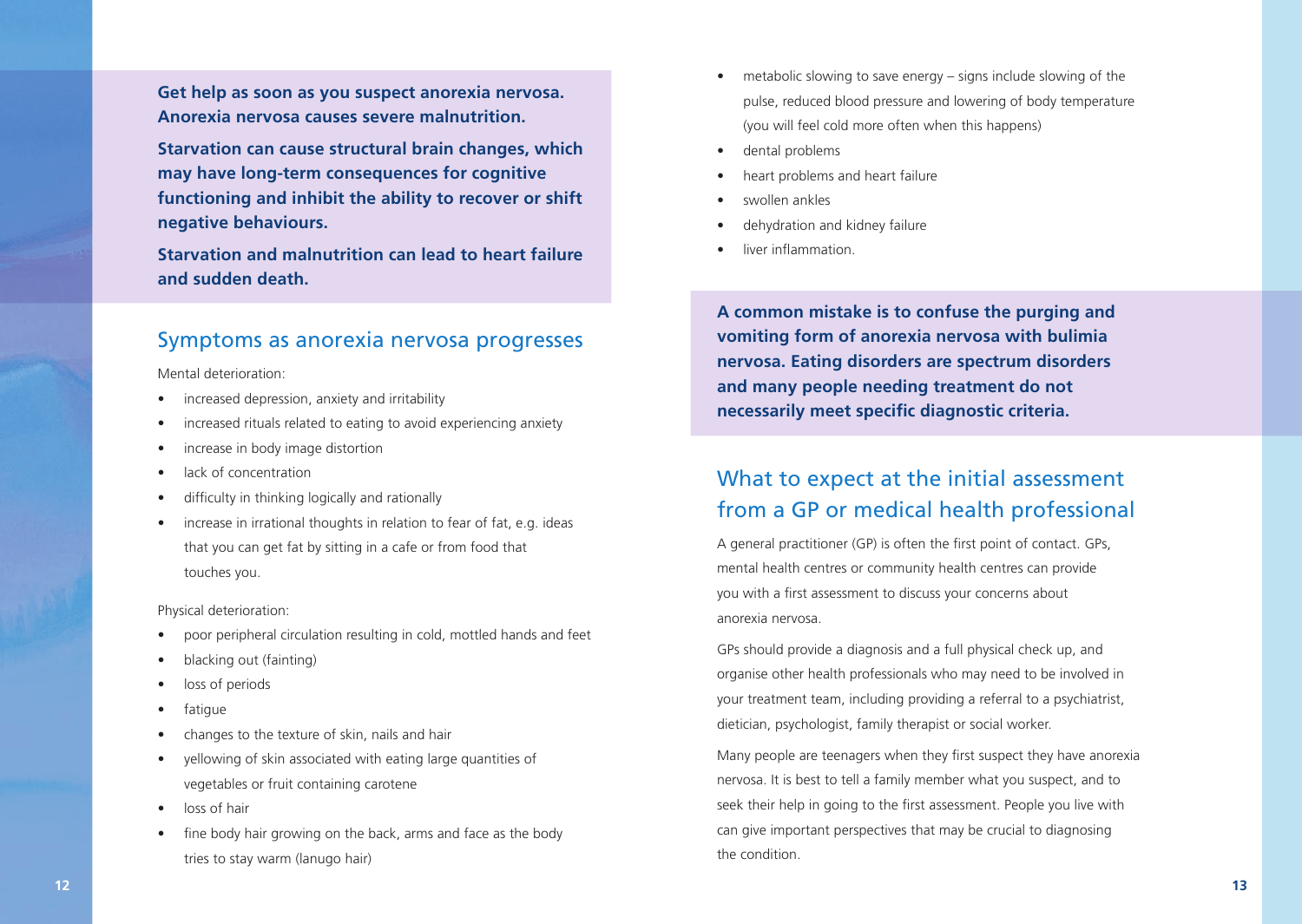GPs should cover the following aspects in the initial or follow-up consultations:

- an exploration of what is going on in your life that may have led to your illness
- a physical examination, including your temperature, pulse and blood pressure
- a summary of your general state of health
- information on the medical complications of the illness
- information and explanations about the illness itself
- explanations of the roles of the different health professionals
- services and information available, including a referral to an eating disorder specialist.

At follow-up appointments, matters to discuss with the GP may include:

- results of any tests
- clarifying referral options (e.g. waiting lists)
- the aims and duration of specific treatments
- the cost of treatment with different health professionals
- tactics to regain weight
- strategies to improve your sense of self and identity
- tactics to handle the emotional feelings that anorexia nervosa produces
- discussion about whether you are at risk of harming yourself – whether you are safe both physically and mentally.

# What to expect from the initial consultation with non medical health service professionals

Other mental health workers should be able to recognise anorexia nervosa and therefore can provide a diagnosis, but cannot physically examine you. They can give you the same sort of information as a doctor can about anorexia nervosa, but physical examination and medical tests to assess your overall physical health can only be done by a doctor.

An important part of diagnosing anorexia nervosa is the mental health assessment and, in particular, the link between eating behaviour and your thoughts and feelings about eating, and your weight, shape and body.

#### **A psychological or mental health assessment may include questions about:**

- life at home, at school, at uni, at work and amongst your family and friends
- when it all started
- whether it started with a diet
- your motivations for dieting: were you encouraged to diet by those around you or did you start dieting with someone else? (maybe this person needs to be involved in the healing process)
- your feelings about your weight, body and looks
- anxiety about eating
- eating problems, including dietary restriction and binge eating
- weight loss strategies, including dietary restriction, exercise, vomiting and laxative use
- other activities, including socialising, and alcohol and drug use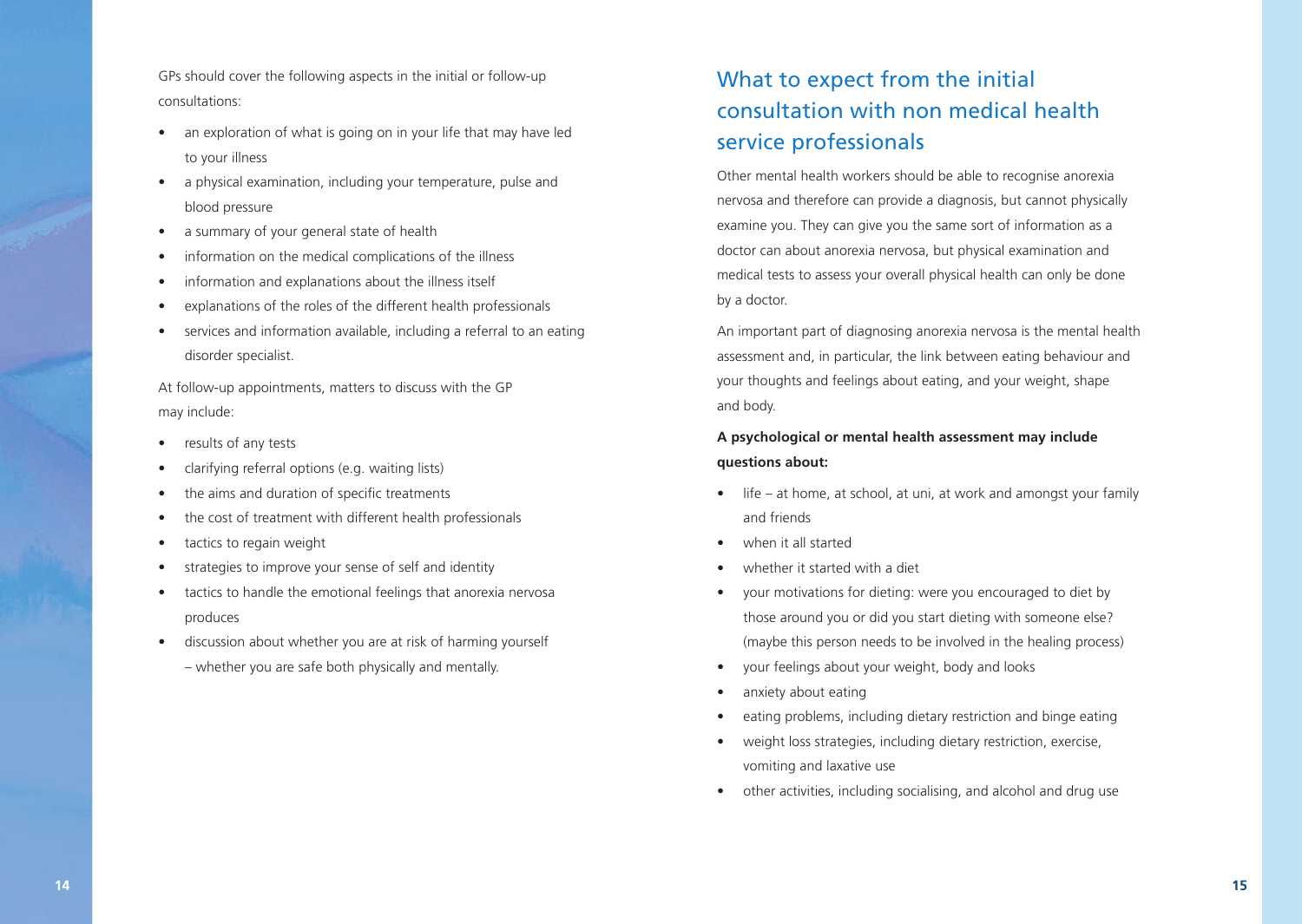- general perceptions of how life is going, in particular, your perceptions about changes to your routines in relation to past activities, school or social life
- exercise routines
- relationships at home, school and work
- coping patterns and support available to you.

#### **During an assessment by a dietician, you typically will:**

- be asked to give very detailed information about your eating patterns
- be asked to keep a food diary
- be given detailed information about the quality of what you are eating
- be given detailed advice on what to eat to restore normal nutrition slowly.

# Getting treatment

Research is starting to identify some effective treatments for anorexia nervosa, including family treatment for children and adolescents. However, there remains much work to be done. It is important to understand that just because there may be no proof about whether or not a treatment works, does not mean that the treatment may not be effective. It may be that the treatment works but there just hasn't been enough research yet to provide clinical proof.

#### The aims of treatment

The aims of treatment for anorexia nervosa are to:

- restore weight and reverse malnutrition
- achieve wellbeing
- not make you fat but to keep you safe and healthy
- give you freedom from mental anguish
- give you back your life
- identify your true values to help you discover your passions and your own identity
- set you free.

#### How will treatment get me well?

Effective treatment can:

- prevent physical debility by restoring nutrition and weight
- address concerns and fears about eating and weight
- treat depression and obsessional thinking
- restore normal functioning including work, school and social participation
- maintain, support and improve relationships with family, partners and friends
- resume normal psychological and physical development
- restore autonomy and prevent relapse and disablement
- support families or partners.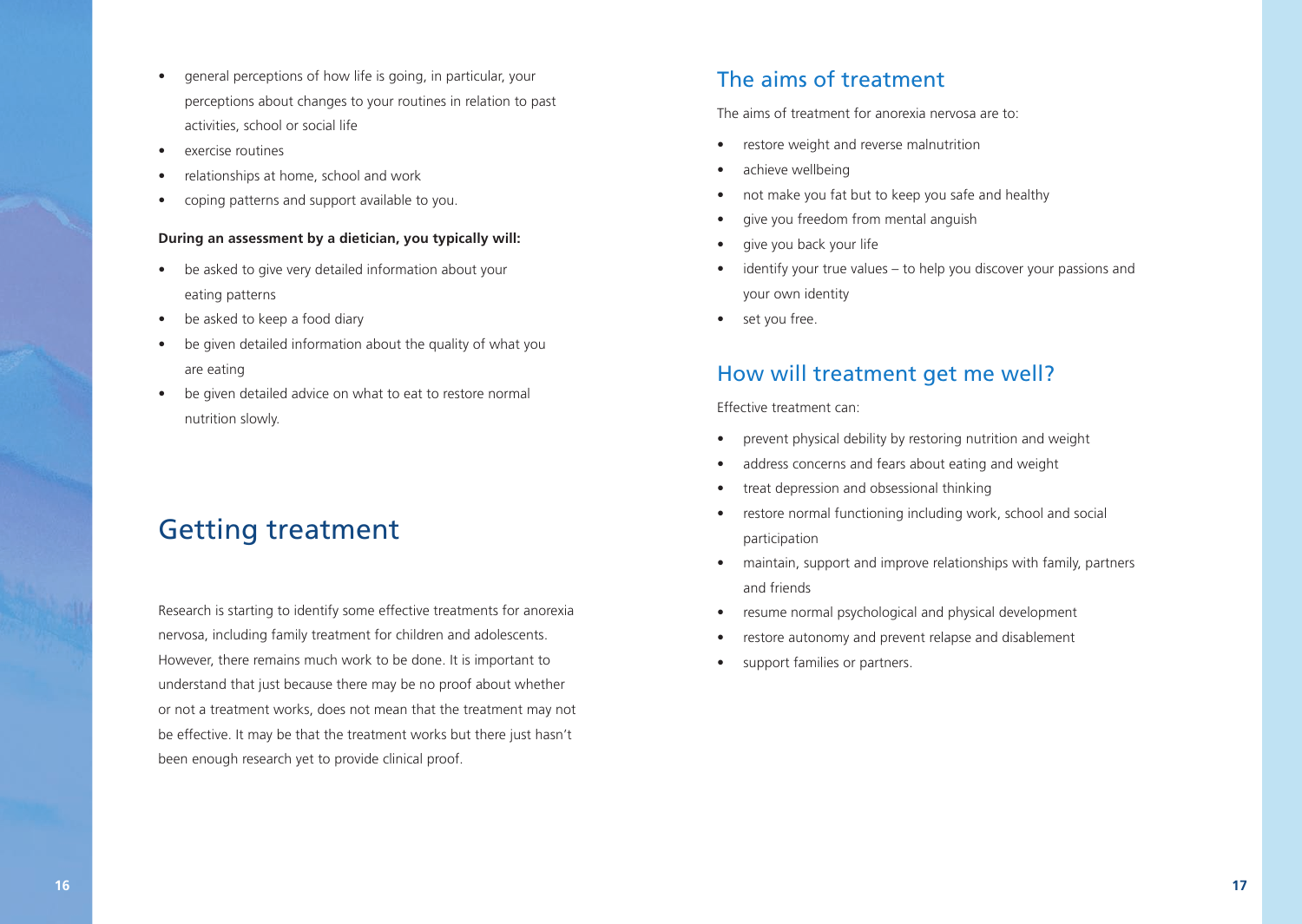#### Does treatment work?

Often only small numbers of people who have or who are recovering from anorexia nervosa are willing and able to participate in research. There has been very little research into the effectiveness of different treatments worldwide, however, there is good evidence that treatment can lead to recovery for the majority of people.

- Research shows the earlier treatment is started the more chance there is of recovery.
- Consensus supports that a variety of different therapies provided by a multi-disciplinary team is the most desirable way to treat a person with an eating disorder.
- The kinds of treatment available that are known to be effective include family therapy and specialist psychotherapy.
- Treatment does not have to be inpatient treatment in a hospital.
- Effective treatment can be delivered in day programs or outpatient settings.
- Inpatient treatment is an important life-saving measure for re-feeding and resuscitation, although not a final solution for the illness.
- Long-term treatment is best delivered out of hospital in an outpatient clinic or day program.
- In children and adolescents with an illness history of less than three years, there is a growing body of support for the efficacy of family therapy that focuses on food and weight restoration. The most well known of these therapies is Maudsley family therapy.
- Evidence suggests that weight restoration improves treatment response and prevents potential long-term physical complications in anorexia nervosa.

**Treatment settings include: outpatient therapy, day programs, inpatient care and specialised clinics. Treatment provided by a team is highly desirable.**

## Restoring nutrition – the only way forward to freedom from anorexia nervosa

It is difficult to accept that weight restoration is a non-negotiable aspect of treatment. However, it is an essential first step towards recovery. Unless your brain is fed, you can't think and therapy will not work. Every effort is made to help you do this yourself by supporting you around meal and snack times. Your dietician or nutritionist are able to help you by designing a snack plan that is right for you.

If at first you find it too difficult to eat food, there are balanced food substitutes, however the ultimate goal of treatment is to get you eating normal foods without fear. You will need to be supported by your treatment team, friends and family to help you stick to your meal plan.

In some cases, it may be necessary for life-saving nutrients to be given through a nasogastric tube. Although this may be uncomfortable, if done with compassion and care, this temporary measure can be very effective and potentially life-saving.

**Restoring normal nutrition is essential for recovery, but on its own is not enough to prevent relapse. Psychological change is also needed.**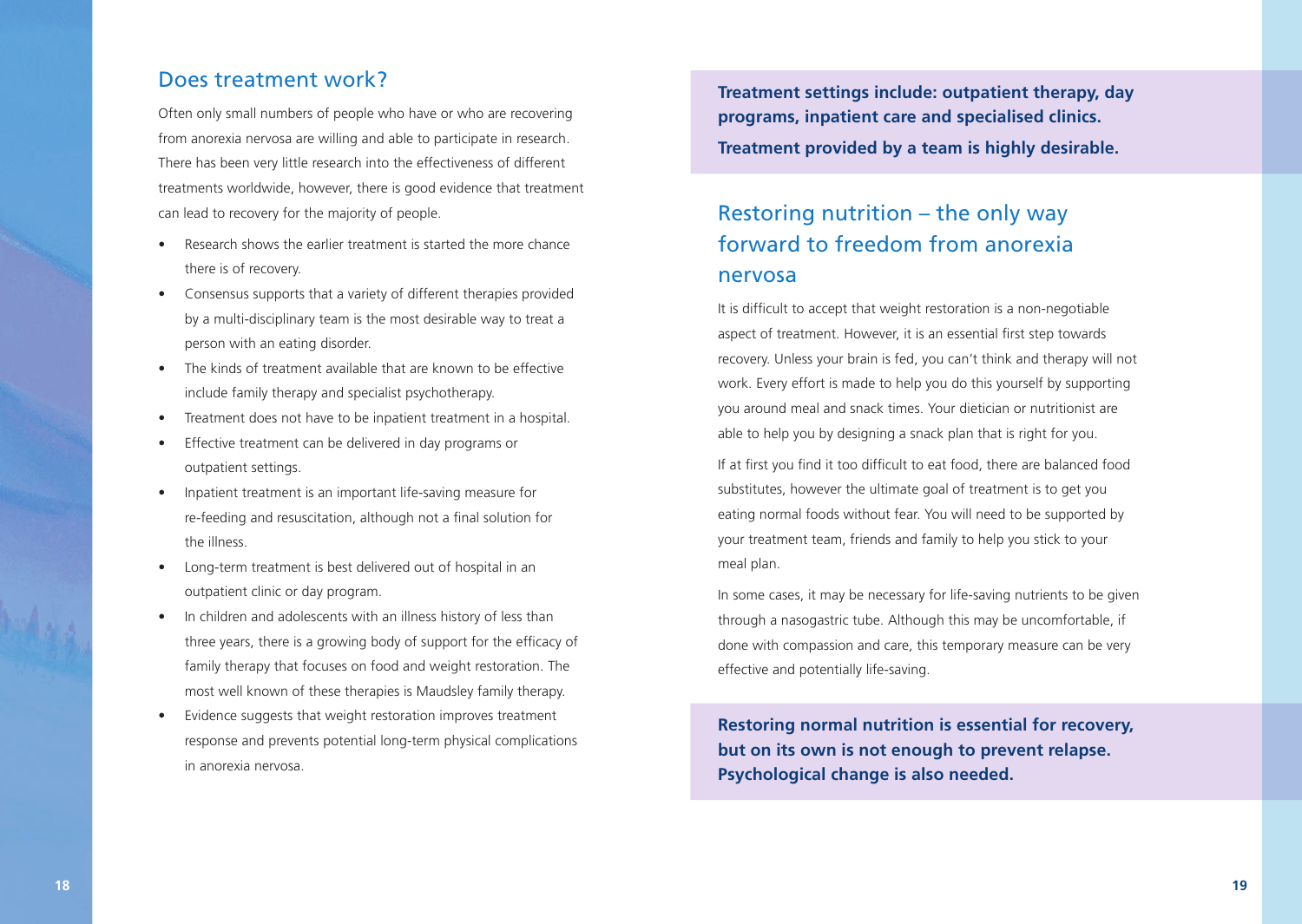## What to expect from psychological treatment and why it is important

Break denial and overcome anxiety about change and getting help. Denial is very common as initially dieting seems to be an effective solution to psychological anguish.

Psychological intervention assists sufferers to move from this denial stage into a phase of contemplation, followed by acceptance and recovery.

Let family or others provide emotional support. Allow families to be a part of the journey of recovery by giving them education and reducing negative reactions or behaviours they may be displaying. Give them the tools to help.

Priority 1: Get help to eat again to restore nutrition. Restoration of nutrition helps in the processing of thoughts so that psychotherapy or family therapy has a greater chance of being internalised.

Priority 2: Maintain and normalise eating by addressing distorted perceptions and obsessional thoughts.

Priority 3: Address anxiety and depression and restore normal function. Anorexia nervosa can make you suffer from extreme anxiety and can lead to depression. Psychological intervention can help you learn to handle anxiety and can treat depression.

Maintenance: prevent relapse and address any other health impacts of anorexia nervosa by providing ongoing care that becomes less intensive over time. It is most important that once weight is restored treatment isn't abandoned. Eating disorders take many years to go away and so ongoing treatment is essential. Support around food and eating is the beginning but sufferers need ongoing support with lifestyle, including socialisation and fitting back into normal life. They need to learn new skills to handle stresses as they come up in life without reverting back to the behaviours of an eating disorder.

Medical and psychological assessment: assessing where you are at in order to define your illness and plan your treatment.

Behaviour program and special diet. Normalising eating and behaviour, breaking down food phobias and teaching you what is a normal portion size for you.

Family therapy.

Supported eating by a dietician or trained counsellor, specialist psychotherapy, cognitive behavioural therapy, and/or medications.

Specialist psychotherapy, family therapy, cognitive behavioural therapy, narrative therapy, dialectical behavioural therapy (DBT), etc. is provided by a range of mental health workers including psychologists, psychotherapists, counsellors, and family therapists. It is important that the person you go to is qualified to treat anorexia nervosa and that they work in a team that includes a doctor and a nutritionist or dietician.

Keep up with support for healthy eating if necessary by revisiting your dietician on a regular basis.

Keep up psychological help for as long as is needed – eating disorders are not over once weight is restored; they are deeply imbedded psychological illnesses that require ongoing psychological support until the sufferer feels safe to proceed on their own in life.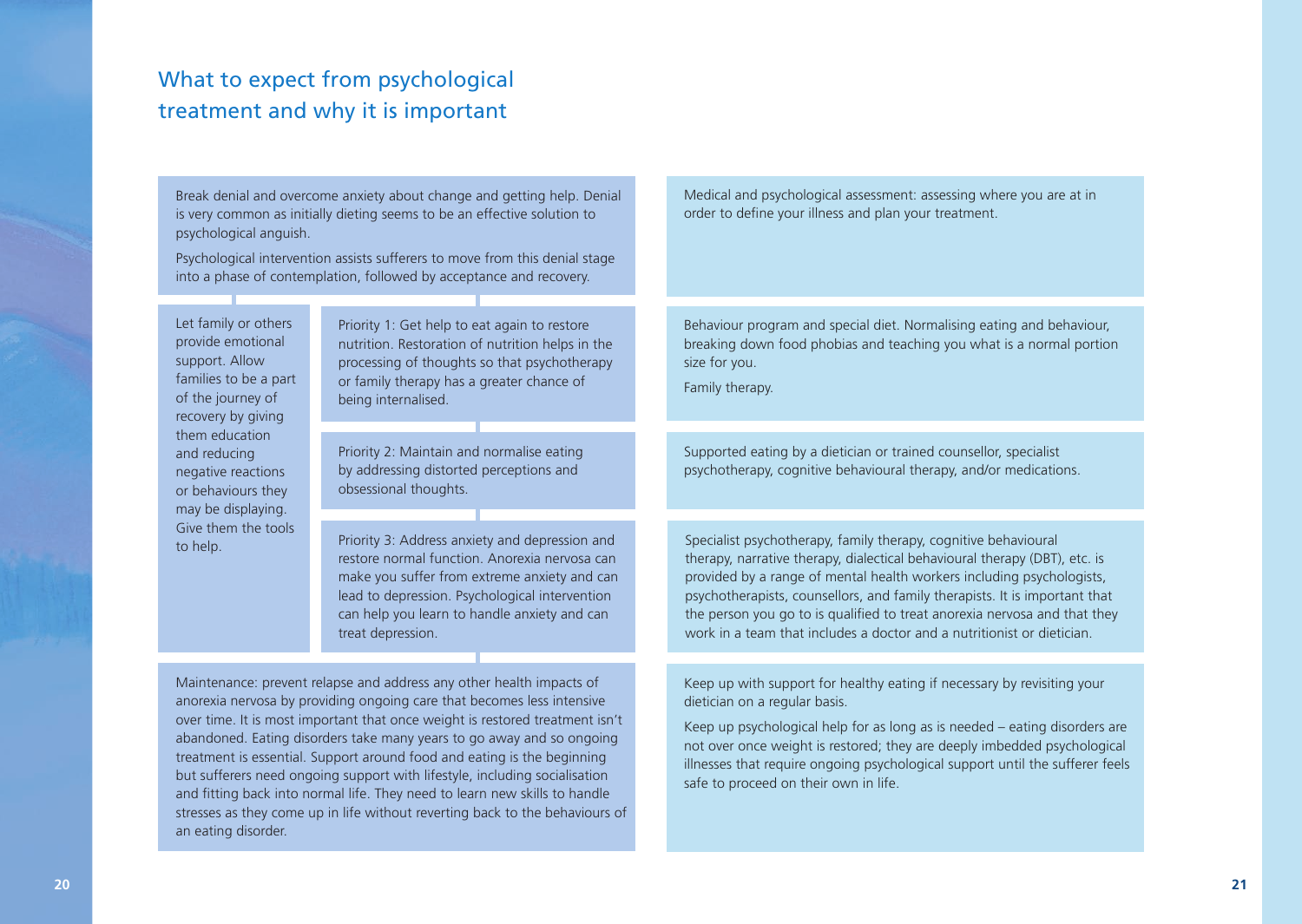## What psychological treatments are available?

Different treatments have very specific roles, and the appropriate treatment will depend on the severity of the illness and your stage of treatment or recovery. Treatment can be akin to a bunch of keys and a lock. The treatment options are the keys and the lock is your head – some sufferers find that they need to try a couple of different treatments before they find the one that works best for them. You have not failed if you feel that you wish to change the focus of your treatment, but this is best done through consultation with your health service professional.

**Supportive psychotherapy** – This is counselling conducted by either a medical or non-medical health professional. It is 'supportive' in that it discusses with you your experiences of anorexia nervosa and other life issues with respect, care and consistency to guide you to recovery without attempting to change your basic personality. Supportive listening to your experience and its emotional impact is a key component. Research and consumer feedback deem this treatment to be helpful, especially in early phases of therapy.

**Family therapy** – In recent years there is a growing body of evidence for the effectiveness of family treatment for children and adolescents up to 19 years of age, in particular treatment focusing on eating and weight restoration. The most well known family treatment is Maudsley family treatment, which focuses on supporting parents to feed their child with anorexia nervosa and sees families as essential to recovery. Treatment involves three phases over a 12 to 18 month period and will generally involve 20 to 30 treatment sessions supported by regular medical and psychiatric reviews. In the initial stages of treatment, parents take on responsibility for their child's eating and weight gain, while brothers and sisters focus on supporting the young person with the eating disorder. At the same time anorexia nervosa is 'externalised'

– seen as separate from the young person. Over time, once safe eating and weight gain have been achieved, the treatment supports the young person to take back control of their own eating. The final stage of treatment addresses adolescent, social and psychological risk factors for relapse of eating disorder symptoms and supports the return to normal daily functioning. It is an intensive treatment that requires considerable efforts from families, but is associated with high rates of recovery and reduced duration of illness.

**Psycho-education** – This term really just means getting information and education about anorexia nervosa and other mental health issues as well as information about the treatments and their purpose. It is based on listening to your information needs and readiness, and helping you become fully informed so you can take charge of your health.

**Cognitive behavioural therapy (CBT)** – This psychological treatment can be provided by medical or non-medical staff. It is usually performed by specially trained psychologists and involves looking at how you think and how your thoughts shape your behaviour. The treatment tries to get you to modify your behaviour by adopting more helpful thinking patterns. Modifying anxiety about foods and beliefs about weight is a key focus. In early phases it may focus on reasons to change and reasons why it is hard to change. CBT is also used to treat depression where the focus is to change negative perceptions about events in your life and promote positive activities.

**Interpersonal therapy** – This therapy has a role to play if a person with anorexia nervosa has identified relationships as a problem. Those with anorexia nervosa may often have strained relationships. In this therapy you are taught to approach relationship issues differently. While it is not proven to 'treat' anorexia nervosa specifically, it has been shown to reduce depression, which often exists with anorexia nervosa.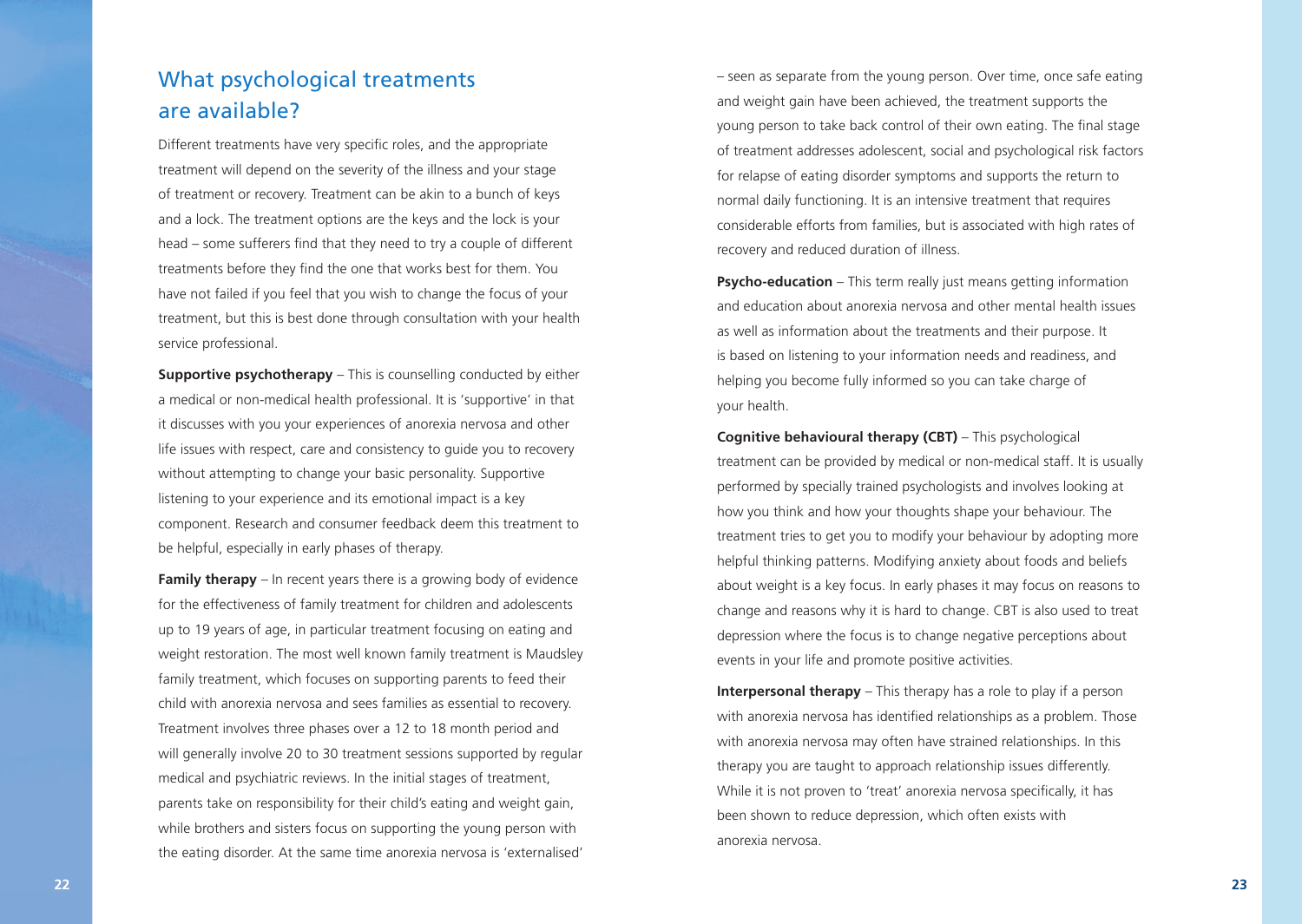**Psychodynamic oriented psychotherapy** – This treatment is similar to interpersonal therapy but is often longer term, focusing on past patterns of emotion and relating to others.

**Narrative therapy** – This treatment helps the person to view anorexia nervosa as an external problem affecting their life story, and not one about the true self. The person is encouraged to change their life story by defeating anorexia nervosa and its negative messages and impacts.

**Motivational enhancement therapy** – There is emerging interest in the application of motivational interviewing to the treatment of anorexia nervosa. This approach has been evaluated as useful in the treatment of alcohol and drug addiction because its focus is upon your readiness and/or resistance to change. The therapist gives you feedback on your current stage of readiness to change, and tailors treatment advice to that stage. The therapist also helps to motivate you and support you to judge for yourself the benefits and drawbacks of change and prepare for those benefits or drawbacks. Direct confrontation is avoided. The stages of change are:

- pre-contemplation
- contemplation
- preparation/determination
- action
- maintenance.

Each stage gradually becomes more active and brings with it gradual changes in lifestyle, eating and meal routines and other psychological, social and emotional changes.

A range of other therapies may be used. These may include music therapy, art therapy and trauma counselling.

#### How treatment is delivered

Most often in Australia, treatment is delivered on a one-to-one basis (individual therapy), however, a range of psychotherapies may be delivered in group settings by professionals outside of hospitals in outpatient clinics. Treatments may also be delivered in day programs as part of a comprehensive program that may include nutritional counselling and re-feeding.

## Does medication work for anorexia nervosa?

There is no anti-anorexia nervosa medication that is specifically designed to treat anorexia nervosa. However, medications have been found to be useful for treating some of the conditions that occur with anorexia nervosa. 'Co-morbidity' is the term used when one or more illnesses are present at once. For example, anxiety, obsessive compulsive disorder and depression are common in anorexia nervosa. Although there is no evidence that anti-depressants are effective against anxiety and depression in anorexia nervosa, if an antidepressant is used, Selective Serotonin Reuptake Inhibitors (SSRIs) are a preferred type because they are safer for your heart. It may be helpful to think about medication as another strategy and option in treatment. Medication can help you to cope with the varied symptoms that can accompany an eating disorder.

Sometimes antipsychotic medications are prescribed. Being prescribed anti-psychotic medication need not mean that you have psychosis, or that you are going 'crazy'. These medications are sometimes used because they can also reduce anxiety, distress and obsessional thoughts about food, weight and body shape without the risk of addiction.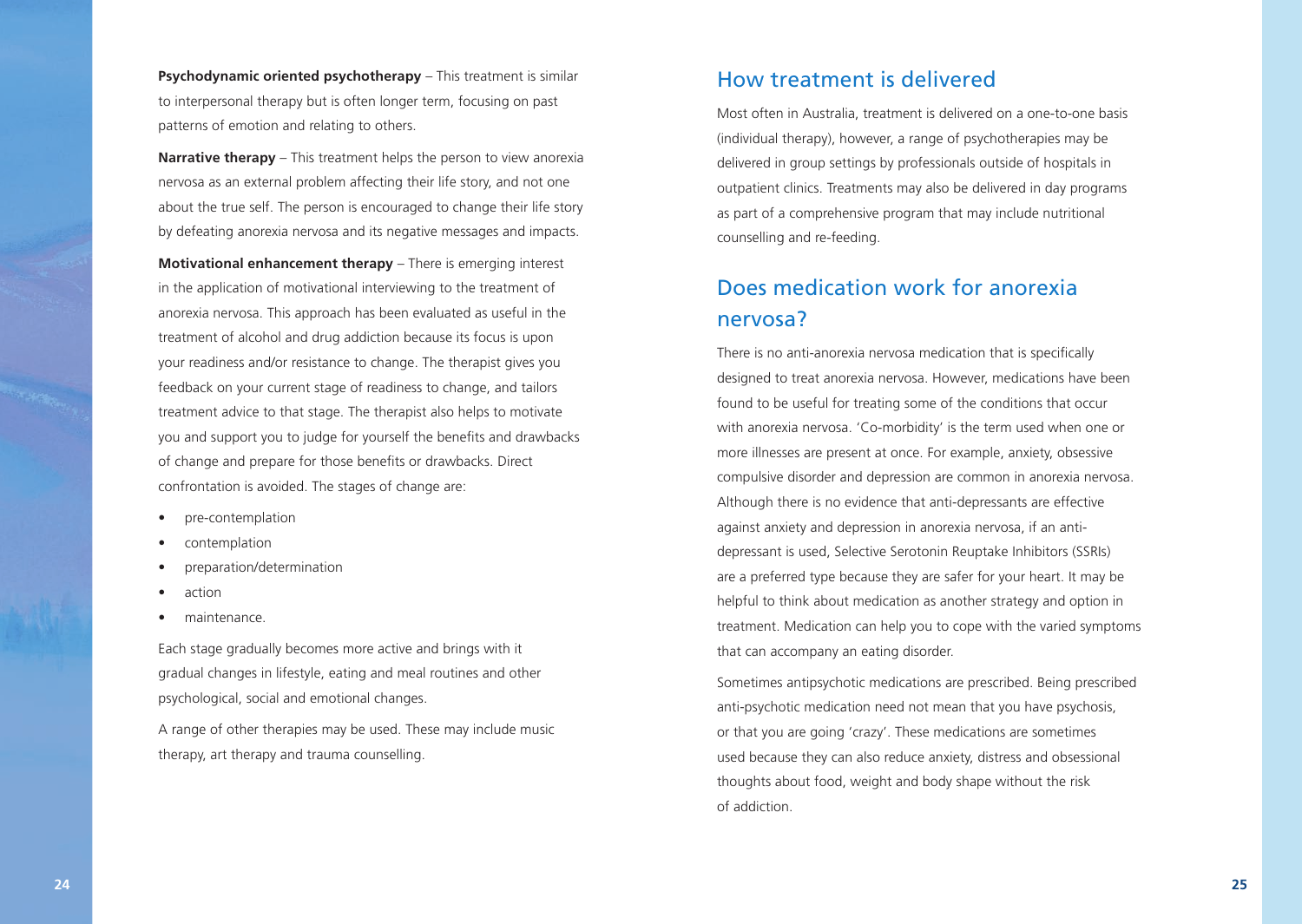Examples of anti-psychotic medications include:

- olanzapine (Zyprexa)
- quetiapine (Seroquel)
- risperidone (Risperdal).

Certain medications should be avoided because of potential side effects in malnourished individuals. For example, tricyclic antidepressants are potentially dangerous for the heart if you have anorexia nervosa.

#### **Always discuss medication side effects with your doctor.**

#### Treatment for women's health issues

Anovulation (not ovulating and therefore not having menstrual periods) should be treated by restoring nutrition. Hormone Replacement Therapy (HRT) or the oral contraceptive pill (OCP) are generally not helpful for women with anorexia nervosa.

Women with anorexia nervosa are likely to have complicated pregnancies and can have premature and unhealthy babies. Parenting skills can also be compromised if the anorexia nervosa is unresolved. Most mental health services can provide early intervention and parenting support to help new parents develop these skills.

Low bone density and insufficient calcium is a common health issue for women. It is severely aggravated by anorexia nervosa. The only sure way to restore bone density is by nutritional restoration and physical rehabilitation. Calcium supplements and Vitamin D are of

unproven helpfulness in underweight individuals, although intake of adequate calcium through diet or supplements is important when renourished. Bisphosphanates have been used in people with chronic anorexia nervosa, but their long-term effects are unknown.

#### Socialisation – learning to live again

Once you start to restore your normal body weight, the road to recovery is only just beginning. This is a critical time when treatment is showing signs of working and must continue. Treatment aims to help you get the physical, behavioural and emotional symptoms of anorexia nervosa under control and manage the complications of weight loss, and thereafter, it helps you to rebuild your life. Relapse prevention is extremely important and essential to long-term recovery. It involves ongoing contact with your key health professional in regular psychotherapy and medical monitoring as needed.

#### Can self-help groups help me get better?

'Treatment', including that provided in groups, is usually differentiated from 'support' of the kind offered by self-help and mutual support groups. Mutual support and self-help groups are usually considered to add value to treatment rather than replace it or be a treatment in their own right. No controlled trials were found evaluating their role in recovery rates for anorexia nervosa.

Non-government organisations of people who have recovered from anorexia nervosa and their families provide referral, information, telephone support and individual advice. Many also provide selfhelp or support groups. Services vary from place to place, and have different philosophies and different structures. Some groups have professionals acting as the group facilitator, while others provide self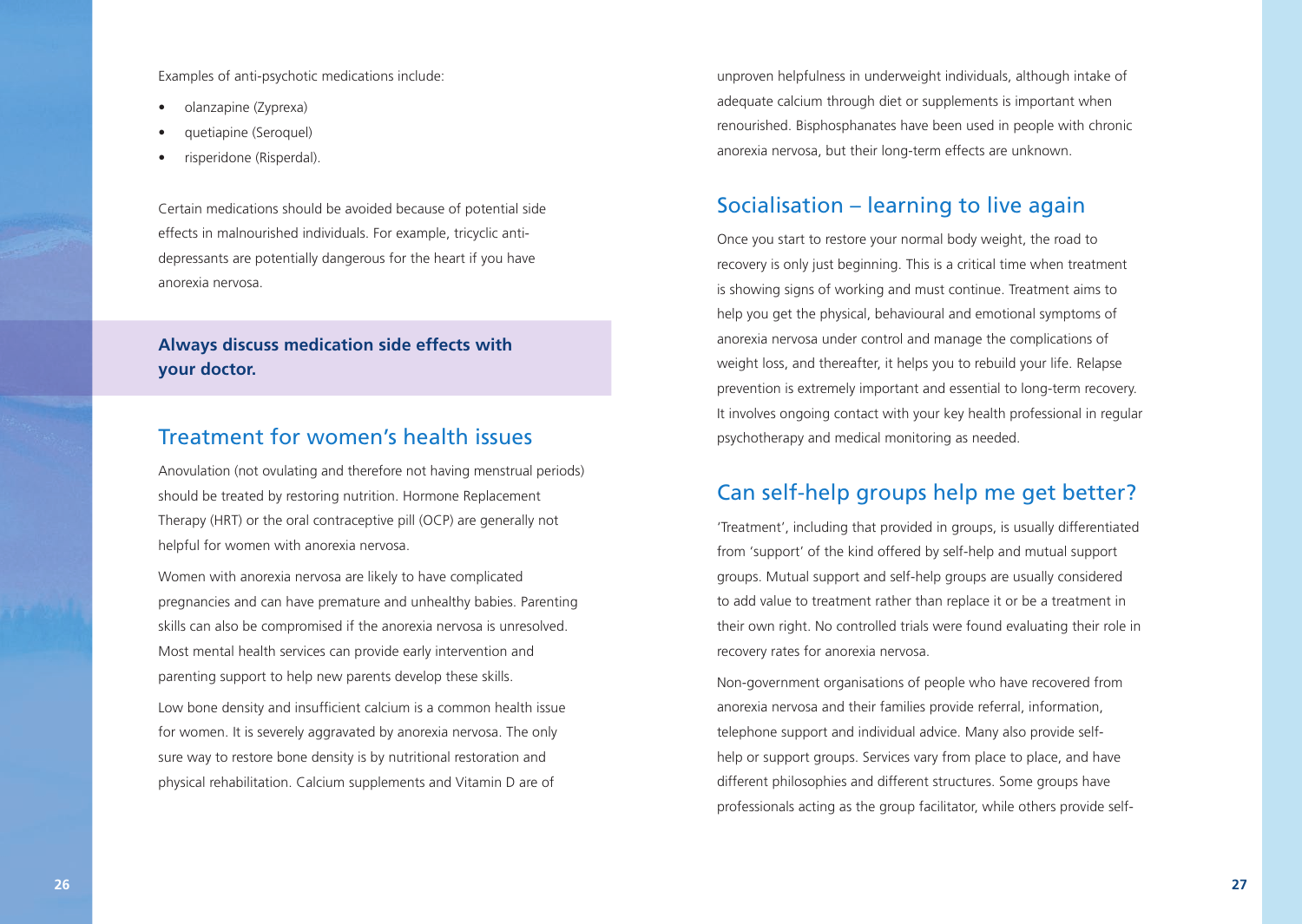advocacy or self-help groups without professionals participating. Some groups use the support of those who are former sufferers who have training in group treatment.

**It is most important to find a support group that is monitored by a professional who can facilitate the group.**

#### How do groups help?

It is not known which type of self-help or support group is most effective. However, groups can help in the following ways:

- to guard against social isolation where no other support is available
- to help persuade a person to seek assessment and treatment
- to provide encouragement to stay in treatment
- to provide information about what to expect from treatment
- to provide support to families and friends
- to provide support to those awaiting access to treatment
- to learn that the journey is best shared.

The organisations listed in Appendix 2 can provide details of where and when support groups are held, along with other information.

# Living through the journey to recovery

The experience of anorexia nervosa is different for everyone. Whether you are a consumer or a carer, living through anorexia nervosa may involve periods of medical or psychological crisis, periods of improvement and periods of relapse and loss of hope. Sometimes persisting with treatment can be difficult. This section provides advice for people who have been through this experience and covers aspects of treatment, emergency situations, looking after yourself, and information for carers.

### Cultural needs

Health professionals should always respect and cater for the wide diversity of cultural groups in our community. Depending on your cultural background or religious beliefs, when you are seeking treatment, or helping a person you care for get treatment, you may have special requirements that you need to communicate to the health professionals you encounter. You may need to request:

- a translator if your first language or that of the person you care for is not English
- explanations of medical or other terms that may not be clear
- respect for your religious practices and understanding of the roles of males and females in your culture
- a clinician of the same gender as you or the person seeking treatment
- treatment provided in a particular setting (you may have a cultural preference for home or hospital treatment)
- special food or access to a prayer room if you need to go to hospital
- understanding of your family's expectations of treatment.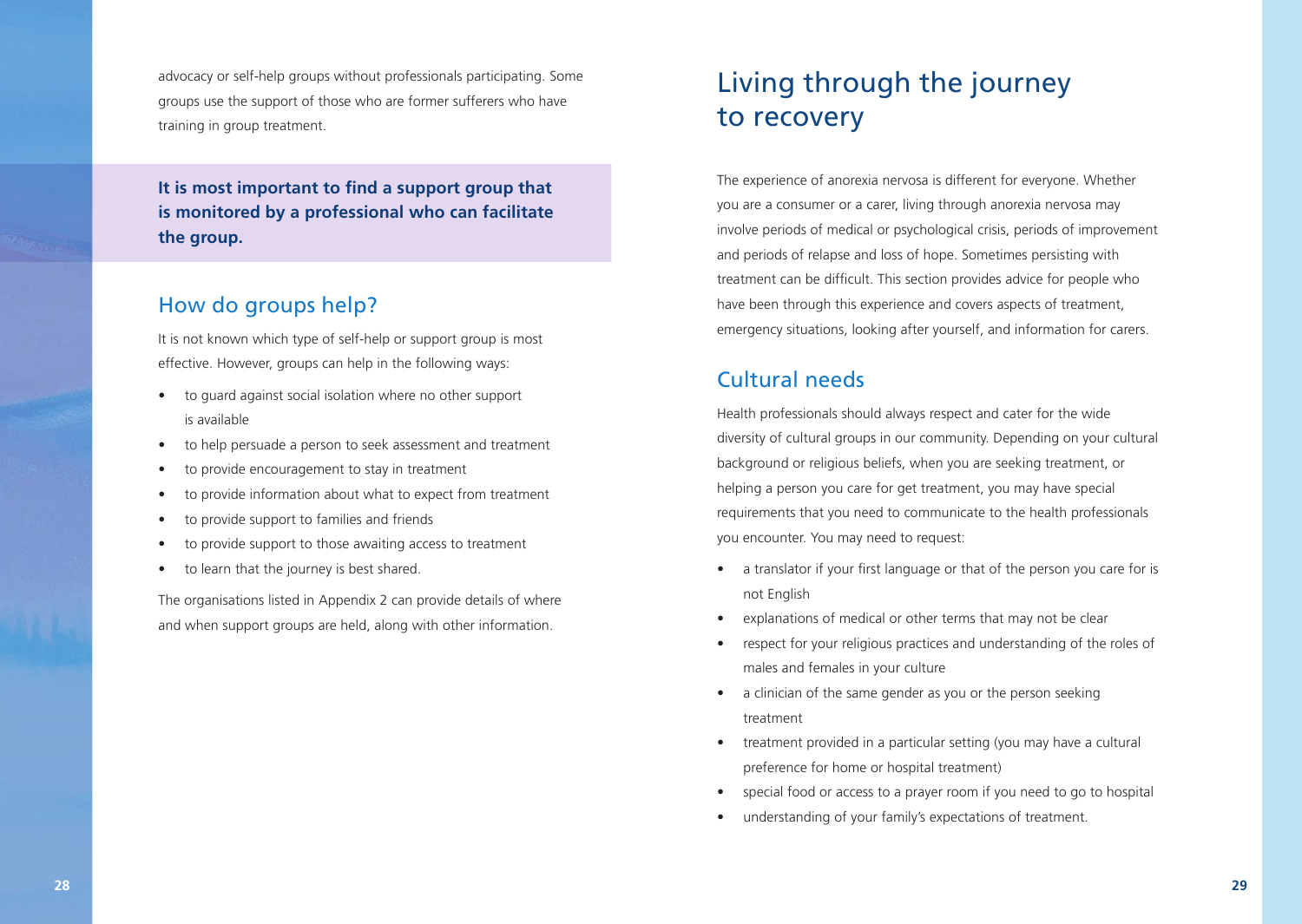It is very important to discuss cultural issues with your health care provider, to enable them to better understand you and so that your religious beliefs and cultural practices can be incorporated into your treatment plan.

#### The treatment plan

A treatment plan is your road map to recovery. Treatment planning is a partnership between you, your carers and your clinicians. Your plan should be flexible to cope with changing needs and circumstances. It may also include or inform your family or partner, especially in the case of adolescents and young people. Setbacks are common and are a part of the recovery journey. Planning for them can make them easier to deal with.

Important aspects to consider are: where is treatment provided, and are the people qualified?

**Treatment is not all about food and eating – it is about you as a person and what is important to you.** 

## Where are treatments provided and what do they cost?

Because anorexia nervosa is a long-term illness for many people, a range of settings is usually considered for treating the condition. Settings may include the following:

- hospital in-patient treatments for resuscitation and in some instances re-feeding only
- comprehensive day programs or other non-residential programs
- intensive outpatient treatments
- intensive outpatient support programs.

Treatments are available through public or private sector providers. Private sector treatments can be expensive, even if you have private health insurance. You can tell your doctor or mental health service if you are unable to afford these costs. Some public hospitals, community mental health services and doctors with special training in eating disorders may offer more affordable treatment.

It is important to discuss all potential costs involved in your treatment with your health professional.

In Australia, some GPs bulk bill, which means that Medicare will cover the full cost of any visit. If your GP does not bulk bill, partial rebates are available through Medicare and you will need to pay any difference. There will also be an additional cost for any medication that may be prescribed.

Your GP may refer you to appropriate services, such as for psychological services provided by a psychologist or an appropriately trained social worker or occupational therapist. Any treatment provided by these health professionals will only be rebated by Medicare if you have previously claimed a rebate for a GP Mental Health Treatment Plan. A GP Mental Health Treatment Plan will be developed by your GP and tailored to your needs to find the treatment that is right for you, monitor your progress and assist you in achieving your goals for recovery.

Medicare rebates are also available for assessment and treatment by a psychiatrist. A psychiatrist may also refer you for Medicare-subsidised treatment with a psychologist, an appropriately trained social worker or occupational therapist. You may receive up to 12 individual/and or group therapy sessions in a year. An additional six individual sessions may be available in exceptional circumstances.

Your GP may also refer you to other government funded providers of psychological services depending on what is available in your local area.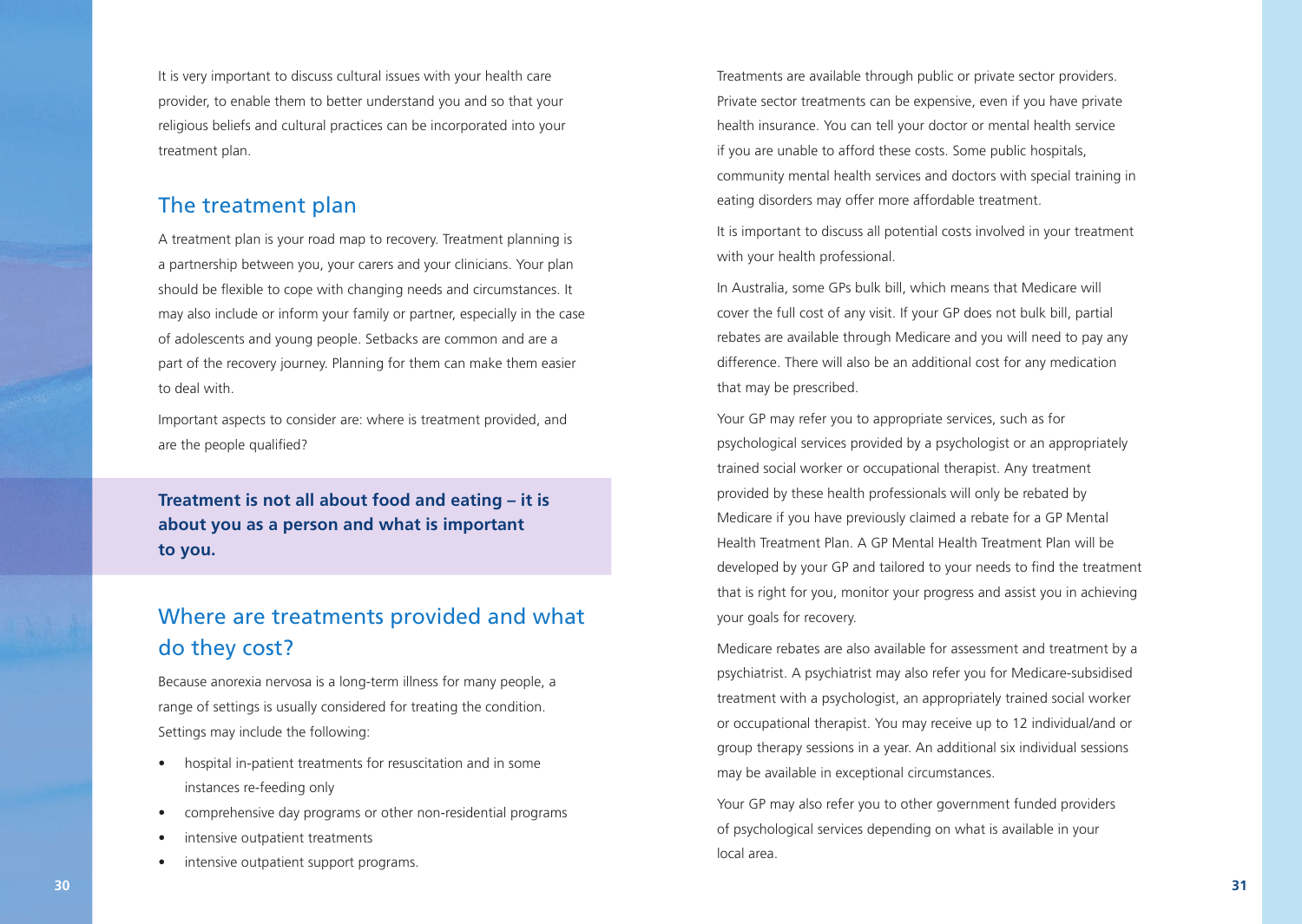## What qualifications do health professionals need to treat anorexia nervosa?

It is important to seek treatment from health professionals who have expertise in anorexia nervosa, as well as having appropriate qualifications and registration for their profession. Treatments can only help if applied with skill, knowledge and experience in eating disorders. Because of the physical consequences of the illness, a doctor must supervise the treatment in order to monitor your physical health. In most cases, a psychiatrist or psychologist will have a role in directly overseeing all aspects of treatment or giving advice to those involved in your care.

## What if I can't get treatment where I live?

If there is a waiting list, or if expert treatment for anorexia nervosa is not available in your area, or if you can't afford treatment being offered, you can ask for a referral for an alternative option. People from rural and regional areas regularly attend treatment centres in major capital cities. At other times, specialists from the city can work by phone to help local health professionals manage your care where you live. Your GP or mental health service are able to co-ordinate these services for you. A multi-disciplinary team can be put together for you by your psychologist, dietician or GP outside of a specialist eating disorder clinic. If you need help putting a team together, you can contact a community eating disorder association, which can help you with this. (See Appendix 2 for organisations in your State.)

#### How will your progress be monitored?

Reduced eating can damage the whole body and it is important that nutritional status is monitored regularly. This is done by a measure called the Body Mass Index (BMI) or Percentage Ideal Body Weight (%IBW) in children and adolescents. BMI is easily calculated as weight in kilograms divided by height in metres squared (kg/m2), while %IBW is worked out from height and weight charts for children. A low BMI or low %IBW is one of the criteria for diagnosing anorexia nervosa. Measurement of body fat may also be done.

Regular physical examination is important and involves monitoring of blood pressure, pulse rate, temperature and circulation. In children and adolescents, growth and pubertal development are also reviewed.

Your blood biochemistry may be tested for things such as potassium levels in the blood and for raised urea levels, which indicates dehydration. Electrolyte disturbances such as low potassium are especially common in people who vomit a lot and can lead to heart problems that may be fatal. (This is because potassium is important in the electrical activity of heart muscle.)

Heart failure is a potential serious complication in anorexia nervosa. An electrocardiogram (ECG), a test that checks your heart, is usually required. If there are problems, a heart specialist may do more tests including an echocardiogram (heart ultrasound).

Bone density can be affected. Osteopaenia (low bone density) leading to osteoporosis is a serious longer-term complication. It can result in stress fractures in feet and crush fractures in the spine. Bone scans are usually carried out.

Endocrine disturbances are often investigated and oestrogen and thyroid function is checked.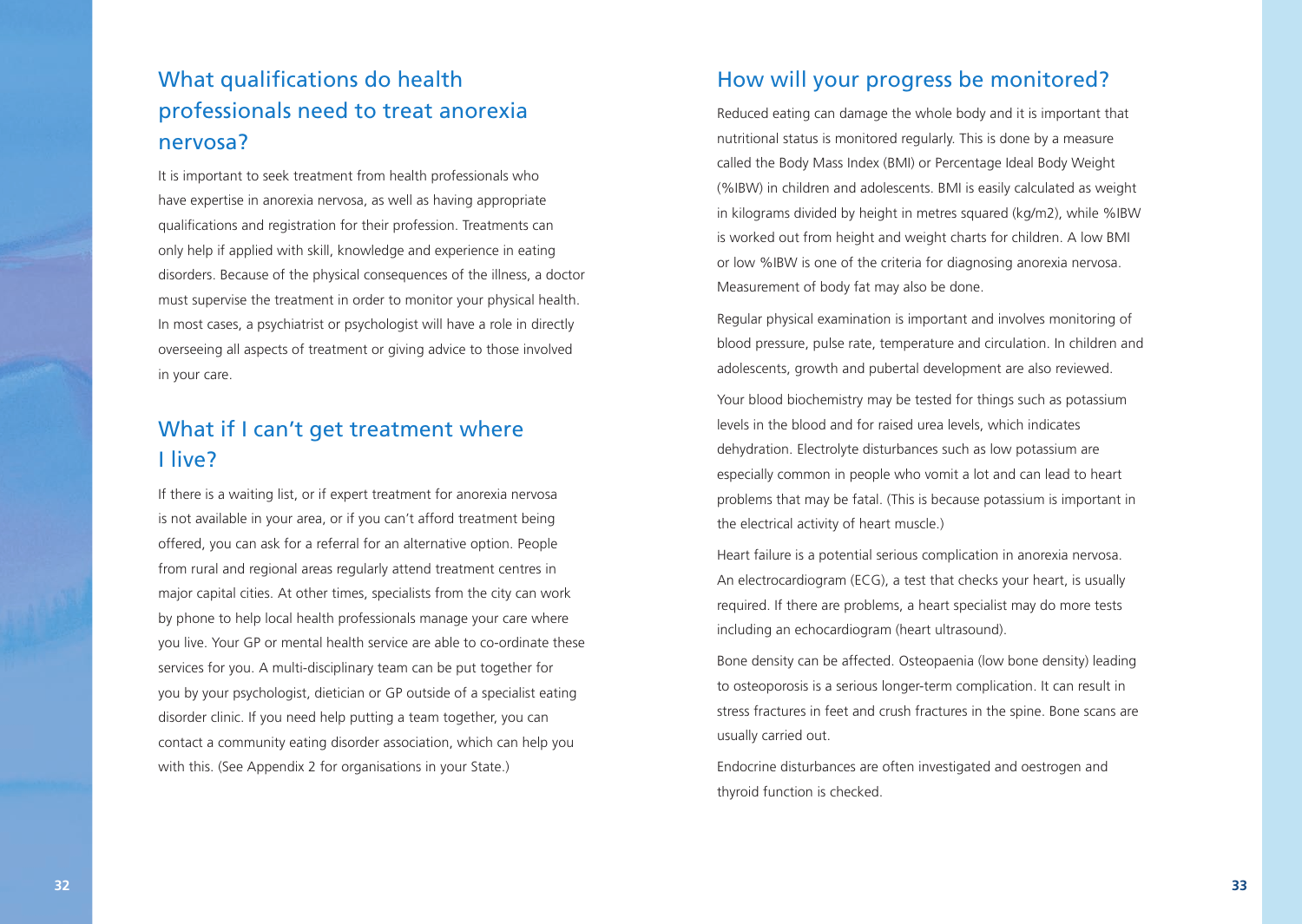#### Do I have to go to hospital?

The majority of people with anorexia nervosa are treated outside of hospital, and hospitalisation is only one component of overall care. Anorexia nervosa can be an illness of many years' duration; hospital treatment is usually offered on a short-term basis only for resuscitation or stabilisation. To improve outcomes, maintain family and social relationships and support normal daily functioning, undergoing treatment without hospital admission is encouraged where possible. Day hospital programs provide one alternative to hospitalisation. In some cases they can be less disruptive, cost less and can be equally effective. Similarly, outpatient care can be effective in the absence of severe malnutrition.

It is more common to be treated in intensive outpatient or day program settings. However, if your life is threatened (e.g. you require resuscitation or you are at risk of harming yourself) inpatient hospital services are essential.

#### What about after hospital?

Because most treatment will take place outside of a hospital, it is important that all aspects of treatment are carefully co-ordinated through communication between hospital staff, your GP, your community treatment team and, for children and adolescents, their school. 'Discharge planning' involves a meeting to organise posthospital support to help you stick with your treatment plan and keep you safe. For children and adolescents, discharge planning involves both the individual with anorexia nervosa and their families. For adult patients, it is a good idea that your family or carer be given skills to help at this stage.

Managing mealtimes and routines will typically be a key part of your discharge plan, as will scheduling follow-up counselling sessions. This is why your family and friends are a very important key to your

recovery as they can support you after your discharge from hospital. This can be an exciting time for you and your family and friends, as you settle back into everyday living and day-to-day routines, and pursue new opportunities in life.

**Relapse can occur if treatment isn't continued post hospital in an outpatient setting. Make arrangements to keep up treatment as soon as you get home.**

## How do I find information about a hospital admission?

It is a good idea to ask for a booklet or information prior to your admission to hospital. It is important for you to know:

- explanations of the treatments and what to expect from treatment, e.g. knowing what re-feeding involves can reduce anxiety and fear
- any treatment alternatives available
- how the treatments work
- how long you will be expected to stay in hospital
- the availability of add-on treatments such as art therapy, music therapy, lifestyle education, cooking education, shopping education, general school tutoring or education
- how your health care team will know when you can go home
- how much your hospital stay is going to cost you
- the admission procedure and the discharge procedure
- the hospital's philosophy or ethos
- whether treatments can include your family if you wish
- your rights
- the standard of care to expect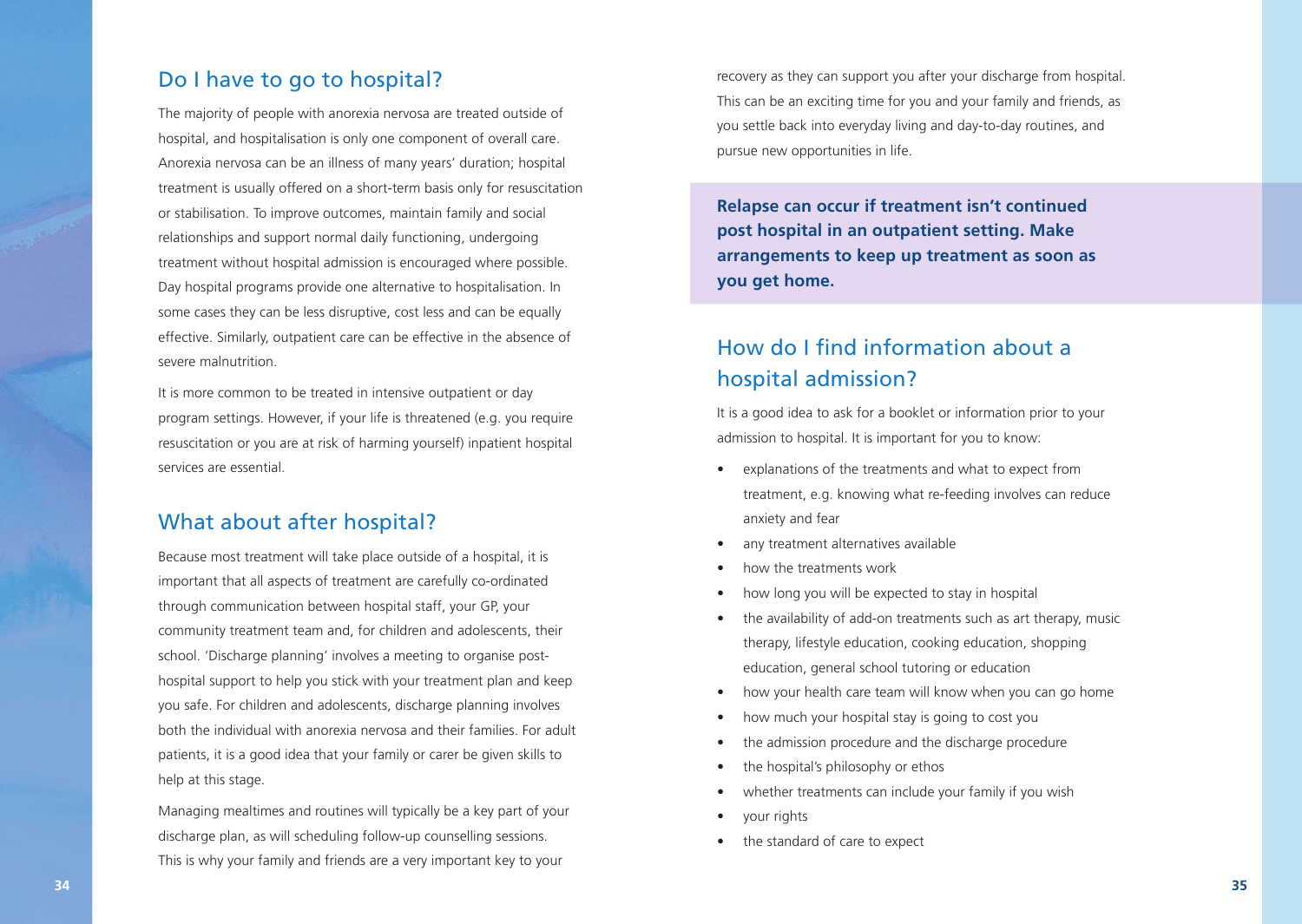- the roles of the different health professionals
- the rules and policies of the health care agency
- information about legal orders if they apply to you and your rights in respect of these.

## What medical complications and emergencies can happen?

Both medical and psychiatric emergencies can arise with anorexia nervosa, and they can be life threatening. You don't have to have a chronic form of illness for a medical emergency to arise. Lack of food over a fairly short period of time can very rapidly result in serious health consequences.

Extreme emaciation, serious electrolyte disturbances, heart irregularities, severe dehydration, low body temperature and confusion (from a starved brain) require urgent treatment in a medical intensive care unit.

If you have anorexia nervosa, you do not necessarily display the illness characteristics you might expect for someone who is starving. Your exercise routines, for example, might change your body's reactions and responses. Others might assume that you feel very well due to your exercising, when in fact you may be on the verge of a medical emergency.

In medical emergencies, hospitalisation is essential. In cases of malnutrition, adequate re-feeding is essential, although overhasty re-feeding, particularly with a high carbohydrate diet or a sugar intravenous drip, can lead to the development of the 're-feeding syndrome'. This is where a sudden increase in nutrition places overwhelming demands on the starved body's metabolism. If this should happen out of hospital, it requires hospitalisation to correct. It can cause heart failure and death.

## What if I don't want treatment or refuse it when in a crisis?

Sometimes people with anorexia nervosa may find treatment and the consequences of the illness so stressful that they experience depression and suicidal feelings. Sometimes they refuse treatment and this can be life threatening. Crisis situations include when a person:

- refuses medical treatment that may be life saving
- refuses psychological treatment that may be life saving
- is at immediate risk of suicide or self-harm.

Hospitalisation is indicated in these situations. Health professionals are required by law to ensure that you are safe, which is called having a 'duty of care'. For example, they may hospitalise you against your will under the Mental Health Act, child protection legislation, through the Guardianship Board or involve a next of kin in a crisis to help ensure that you are physically safe. They should explain to you their 'duty of care', your rights and those of your family in these situations, and take into account your preferences. The goal should be to ensure the safest arrangement with your agreement wherever possible.

#### Legal considerations for you

Legal information for consumers and carers differs from State to State. Check with your State or Territory health department regarding mental health legislation for your location.

It is best to try to prevent the occurence of any situation where your control over making your own health care decisions is diminished. Some consumers like the idea of a written agreement in the form of an Advance Care Directive. This agreement is reached between you and your health professional and spells out what steps should be followed in a crisis situation. It is like an insurance policy – a plan in case your physical or mental health deteriorates at some future time. This approach is sometimes taken for managing other recurring or chronic illnesses. **<sup>36</sup> <sup>37</sup>**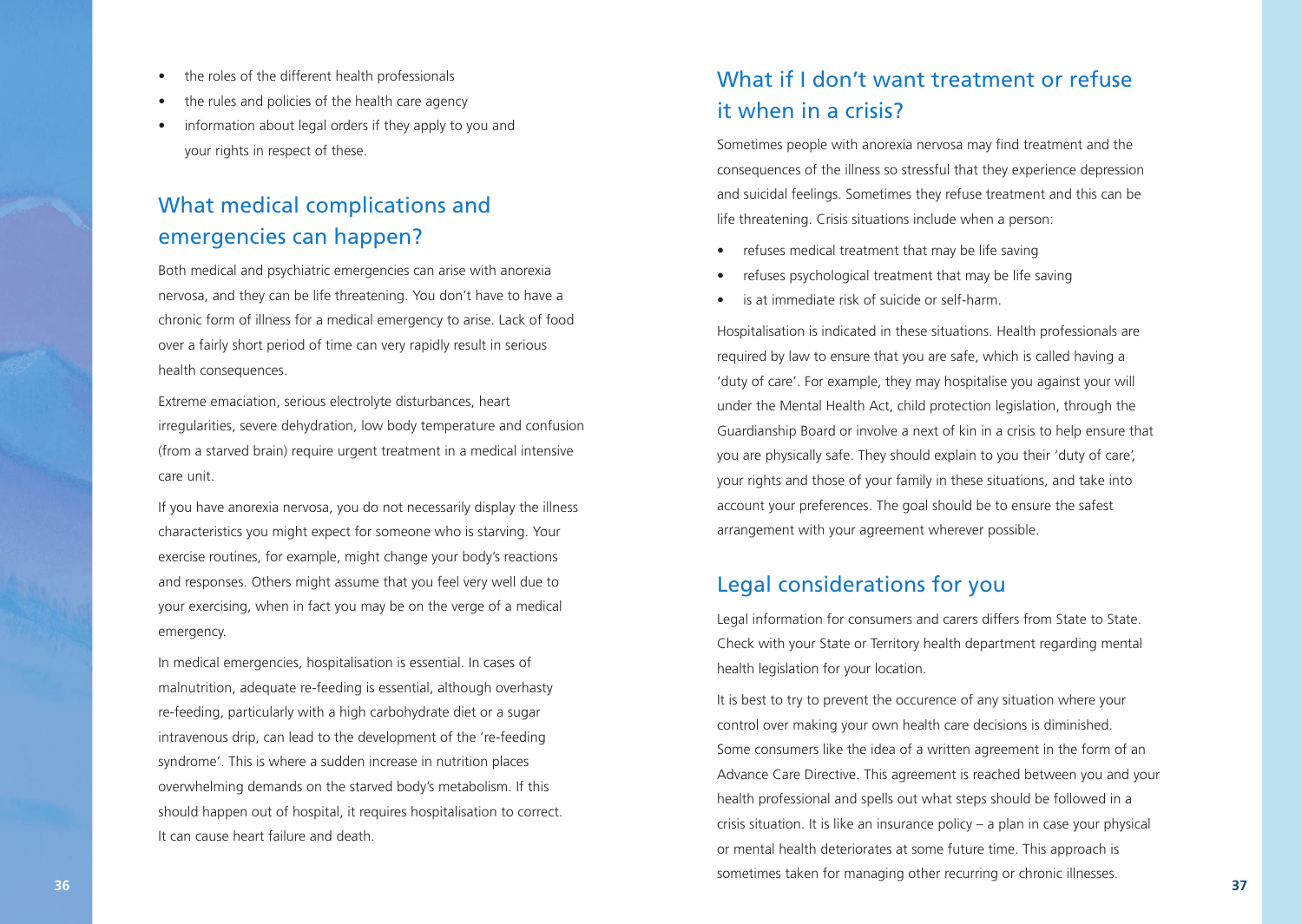#### Legal considerations for family and carers

When a person with anorexia nervosa refuses treatment, carers may obtain a 'legal order' under guardianship legislation that permits them to take temporary control over the person's care and make decisions on their behalf to authorise medical or psychiatric treatments. This is a last resort option only for the purpose of saving a life.

The law is different in every jurisdiction and more information is available about this topic on the websites of eating disorder associations and foundations (see Appendix 2).

#### What about confidentiality?

In Australia, the age at which you can seek a confidential medical consultation varies from State to State. Health information you agree to share with your family or carer can be provided to them by the health professional working with you. If you are below the legal age for medical confidentiality, parents will usually be included in all discussions about your health and welfare. However, it is recommended that you, your health professionals, and, where possible, those you nominate to be involved, work together to speed recovery.

No matter what your age, health professionals can share some general information with your immediate family without breaching your confidentiality. Examples are:

- general information on the illness and common complications
- advice to help them give you support
- discussion, in general terms, of common risks for people during treatment.

However, the exact medical facts in your case remain your private health information and what you discuss about your feelings and details of any psychological therapy remains private between you and your mental health professional. **38 39**

#### Are there limits to confidentiality?

Yes, there are limits to confidentiality. Examples of situations in which your health worker might disclose information to others may include:

- informing someone else (another professional or your next of kin) if there is a medical crisis
- notifying others if you express imminent risk of suicide intent or plans, and discussing with them how they might help.

What a health professional discloses to your family or partner will depend on your age, the level of contact your family has with you, other issues concerning your circumstances, and any safety considerations.

#### What are my rights?

You have both rights and responsibilities in treatment. For example, you have a right to:

- confidentiality wherever possible, including knowing what is told to others and when and why
- make decisions about your treatment and to offer suggestions as to what you think might work in your case and to have your preferences respected
- being treated with respect and dignity
- having your age taken into account and being treated accordingly
- being treated in a way that respects your growing knowledge of your health over time
- decline and refuse treatment in non-life threatening situations
- complain if you are unhappy about your care.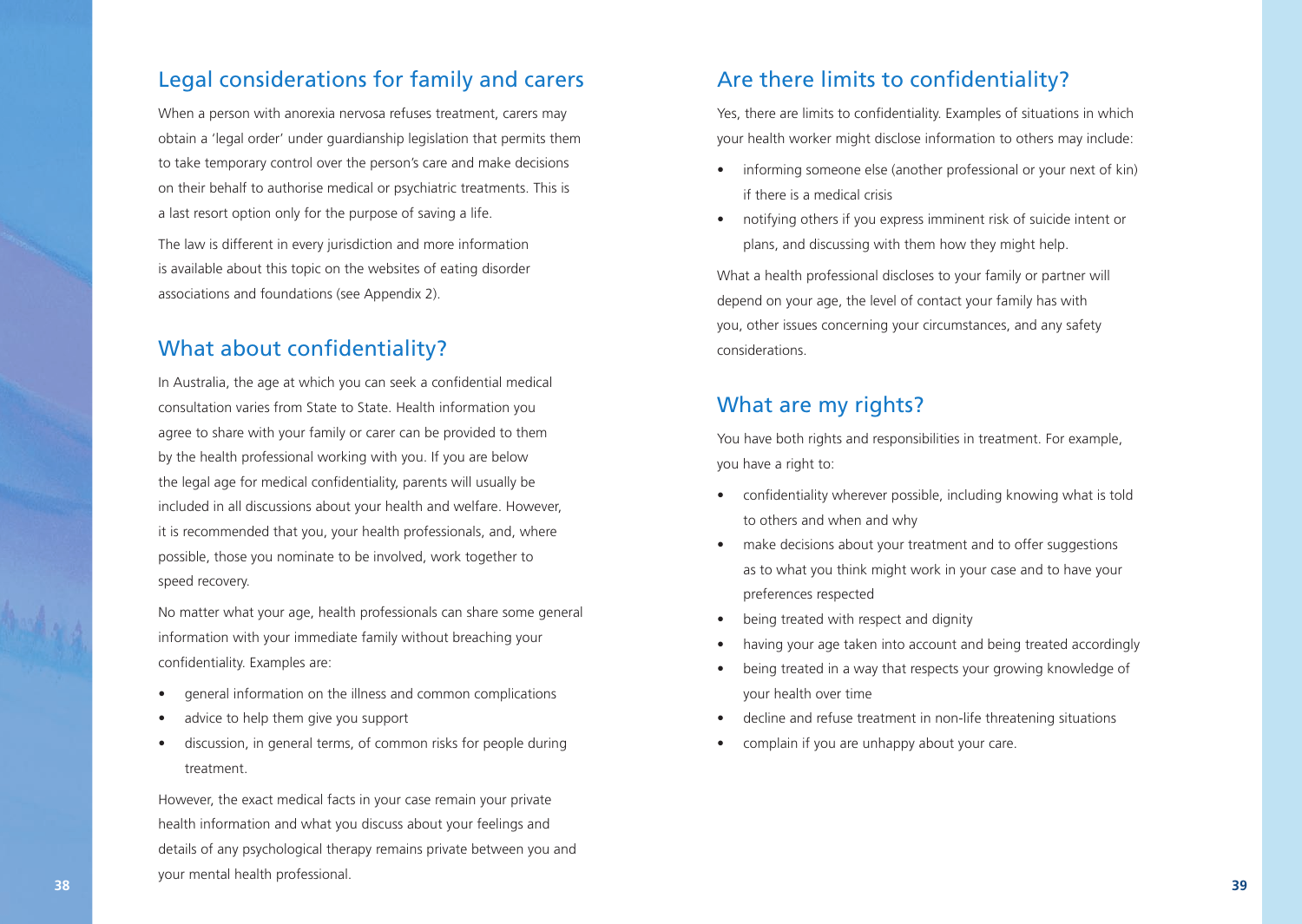# Standards and other issues

People experiencing a traumatic and life threatening illness such as anorexia nervosa are entitled to fair and reasonable standards of care. Consumers generally agree that some things are critically important in helping them progress in treatment. For example, it is important that health professionals:

- show respect
- be kind
- not be punitive
- not be abusive
- explain their role in the treatment of anorexia nervosa
- work as a team when providing services
- recognise your medical, nutritional, psychological, social and emotional needs
- provide treatment that is holistic and provided within an open-ended time frame and in a healing environment in order to optimise chances of full recovery
- be flexible to cater for the changing nature of your needs during treatment
- provide prompt referral to other specialised health professionals so that all aspects of treatments are covered
- liaise closely with their expert colleagues if they have limited experience or expertise in anorexia nervosa
- work collaboratively within a team, co-ordinated by them or another health professional involved in your care
- act as your advocate through the treatment process
- provide moral support
- not refuse to help you without offering you an alternative
- extend help or referral to your family.

It is also recommended that you check the qualifications that health professionals hold. The following are possible qualifications that you could ask about. There may be others.

#### **For general practitioners:**

- Are they a Fellow of The Royal Australian College of General Practitioners (FRACGP) or similar?
- Are they a member of their local Division of General Practice?
- Do they have a post-graduate (e.g. Masters) degree in Psychological Medicine or other further training in psychological medicine?

#### **For psychiatrists:**

• Are they a Fellow of The Royal Australian and New Zealand College of Psychiatrists (FRANZCP) or of The Royal College of Psychiatrists (FRCPsych) or an Affiliate of the RANZCP?

#### **For psychologists:**

- Are they a registered psychologist? They need to show this on their letterhead.
- Do they have a Masters degree in clinical psychology (MPsychol) or a postgraduate qualification such as a PhD in clinical psychology or a diploma in clinical psychology?
- Are they a member of the Australian Psychological Society (APS) and of the Society's College of Clinical Psychology?
- Are they a member of the Australian Association for Cognitive Behavioural Therapy?

#### **For dieticians:**

• Are they a registered dietician? They need to show that they are registered with their appropriate State body as recognised by the Dieticians Association of Australia.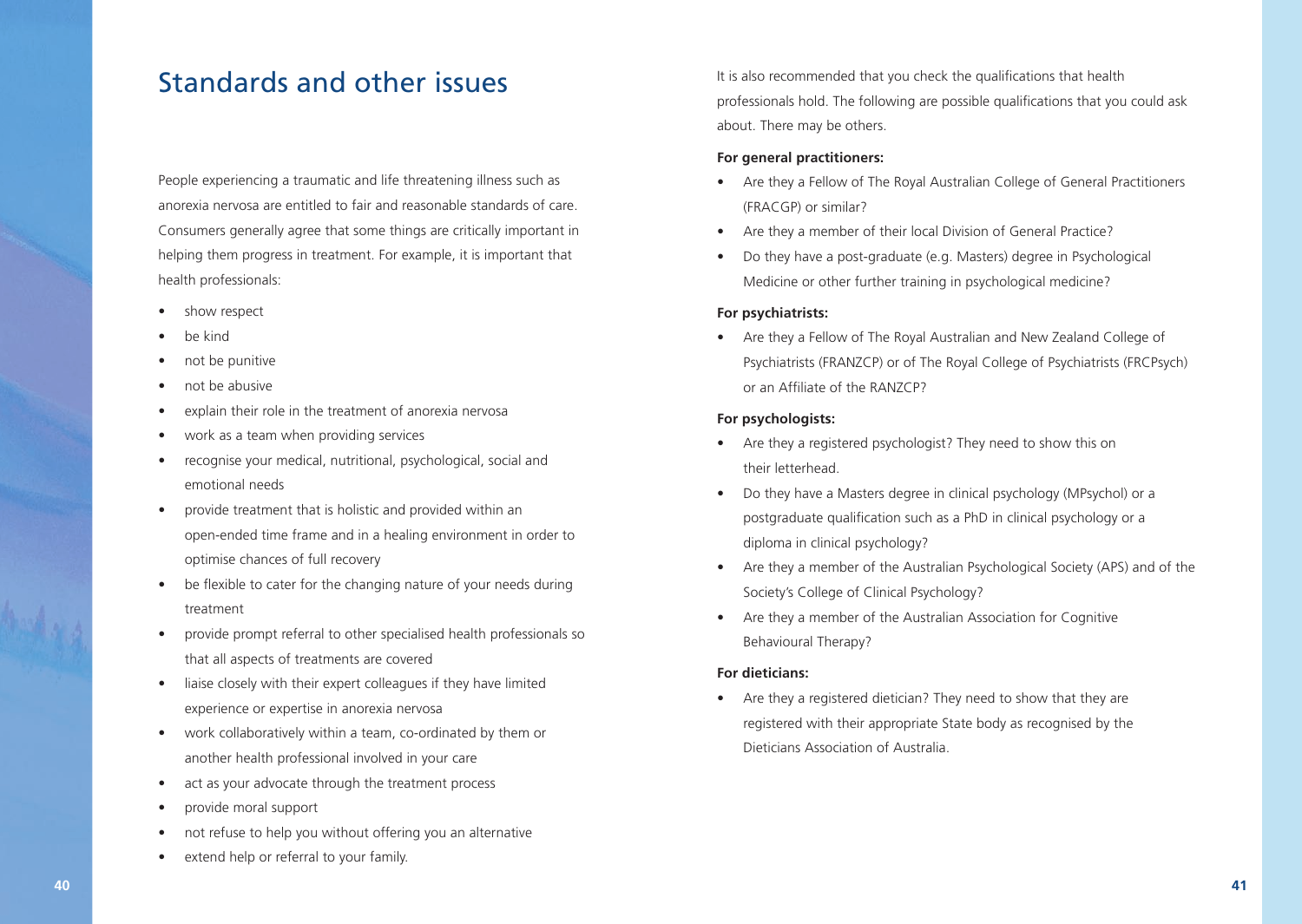**Health care complaints systems and tribunals exist in each jurisdiction. You can discuss your concerns with them in confidence, and you can also write to them to lodge a formal complaint. Your complaint is then considered for mediation or investigation.**

#### Being fully informed

Ensuring you are fully informed is often the best way to get the highest standard of treatment for any health problem and that includes for anorexia nervosa. Questions you might wish to ask about your treatment are suggested in Appendix 1.

# What families and carers and can do to help

Family or carer involvement with adolescents who have anorexia nervosa is usually critical to the wellbeing of the young person with anorexia nervosa and the rest of the family.

Most people with anorexia nervosa look after themselves by keeping regular appointments with a psychiatrist or other mental health professional on an outpatient basis. Research shows that this improves quality of life, reduces suffering and improves overall chances of survival. But there is still a need for support from other people.

Most families want to help their relative recover. They can support a person by being a 'treatment ally', just as someone supports a person to stop smoking just by being encouraging.

If your family is not helpful in your recovery, you can mention this to your health service professional and they can give you alternative strategies, e.g. if necessary, social workers can help re-locate young people.

Families and carers can support a person with anorexia nervosa in some of the following ways:

- direct involvement in the treatment of their child with anorexia nervosa
- discussing with the person about what support would be helpful
- providing emotional support and encouragement
- providing financial support if needed
- communicating with health professionals when appropriate
- maintaining a caring home environment
- supporting the person after discharge from a treatment centre
- encouraging the person to keep appointments
- upgrading knowledge of the illness/reading as much as possible
- contacting an eating disorder support association for information
- being mindful of the illness and its impacts on the person
- trying not to diminish the person's overall autonomy and independence
- being supportive at, before and after mealtimes, and offering encouragement.

**A 'treatment ally' helps you to stick to treatment at times when you just want to give it up.**

**A treatment ally is not directly involved in your therapy – your relationship with your health service professional is confidential. Your treatment ally is there to support you.**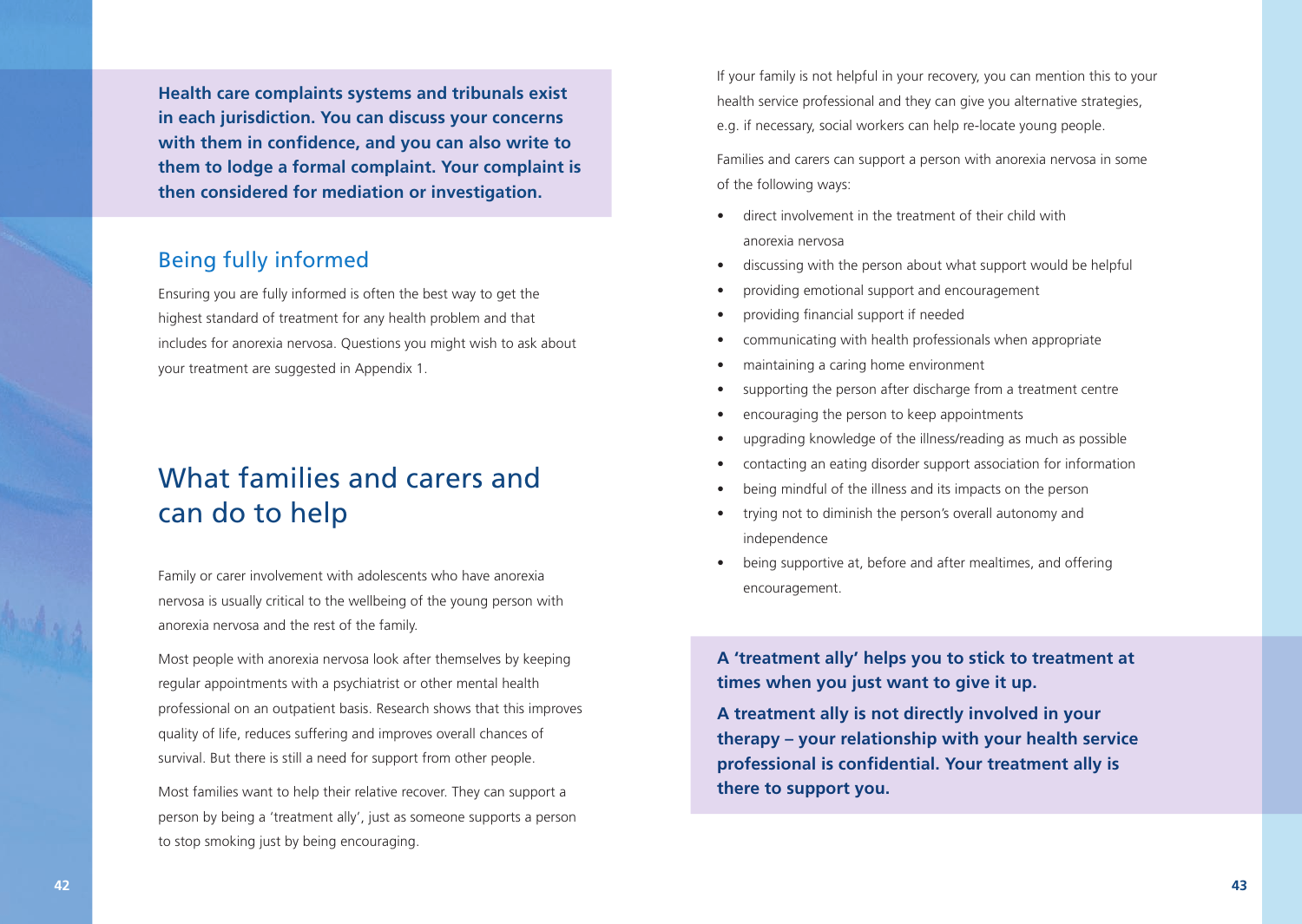#### How the illness may affect the family

Families often experience grief, isolation, powerlessness and fear as they witness their loved one struggling with anorexia nervosa. They may find that they cannot understand the person's feelings and behaviour.

<sup>1</sup> Sometimes the whole family can become consumed with the illness. They might appear only to worry about how stressful the next meal will be because of battles over what and how much the person with anorexia nervosa might eat. But in fact, this is likely to be only the surface of their worries. They will actually be distressed about all aspects of wellbeing of the person with anorexia nervosa.

At mealtimes in particular, siblings may feel ignored by parents and the normal social event of mealtimes may be replaced by awkwardness.

Everyone in the family sometimes worries that the person with anorexia nervosa will die. For all concerned it is critical to avoid becoming isolated and feeling like you are alone.

Often there is unnecessary guilt felt by parents who are worried they are responsible for the condition. They may feel frustrated, blame themselves, and feel like they are unable to help.

Families need to identify their own needs separately from the needs of the person with anorexia nervosa, and to discuss their needs with professionals or carer support organisations.

Friends can also find it hard to help a person with anorexia nervosa, and this can result in more isolation for the person concerned. Partners of people with anorexia nervosa may not know how to help or how to feel during periods when the condition worsens.

## Consumer perspectives on carers' concerns

People living through anorexia nervosa are not at fault for the condition and are distressed by the fact that the illness causes worry to others. Mostly they want carers to get professional help for their worries if this is needed, and for all the people in their lives to help create an atmosphere of hope where recovery is everyone's goal.

**Carers can benefit enormously from receiving outside psychological help. Changes in their behaviour, such as reduced anxiety and learning what to say and what not to say, can affect behaviour in their loved one who is suffering from anorexia nervosa.**

#### Working together for recovery

Despite the difficulties, family and friends need to keep talking about the problem. Even though this may not be welcomed by the person with anorexia nervosa, the problem rarely gets better by itself and it is not made worse by talking about it.

Families may find that some services and health professionals do not listen to their views about their relative. Professionals may not always give them information about their relative, particularly if the relative is an adult. Carers seem to agree that they need to know how the person is going with their illness and treatment.

Ideally, open communication between professionals, families and the person with anorexia nervosa is to be encouraged. If families share information, skills and support with their relative and the health professionals who look after them, the likelihood of recovery is generally thought to be better.

<sup>&</sup>lt;sup>1</sup> The Mental Health Foundation of New Zealand (2002) provided information used in this section.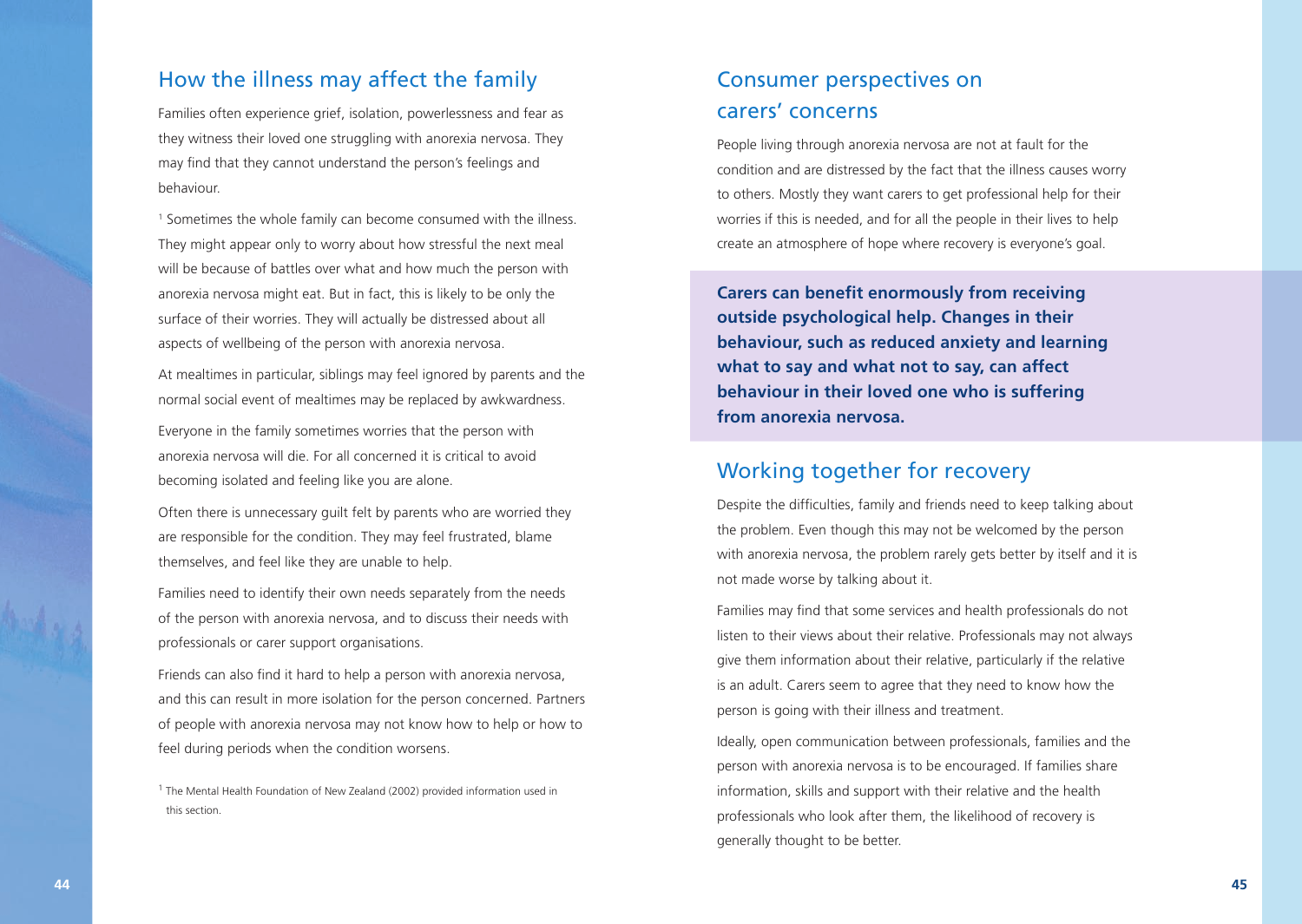Living through anorexia nervosa can be an overwhelming, frightening and isolating experience. It is considered important for everyone to believe that the person can recover to lead a worthwhile life.

Families feel bullied by anorexia and need to know it is okay to keep talking about it and trying to demystify it.

# Continued care of chronic illness in the community

Some people with anorexia nervosa will have a chronic and long-term illness. If this happens to the person you love with anorexia nervosa, it is important that all concerned maintain realistic goals, which aim to improve the quality of their life and yours. The goal at this stage is more to stabilise health as best as possible, as it may take many years for the sufferer to reach the point of change. It is not unknown for people to recover after more than 20 years of illness. **46 46 47**APPENDICES CONSULTED A **47**APPENDICES CONSULTED A **47A 47APPENDICES**<br>
47APPENDICES CONTINUES CONSULTED A CONSULTED A 47APPENDICES CONSULTED A 47APPENDICES CONSULTED A 47APPENDICES CONSULTED A 47APPENDICES

# Appendix 1

#### Questions to ask your therapist

- What is the diagnosis?
- What can I expect if I don't get treatment? What happens if I do nothing?
- What are the treatment options?
- What are the benefits and harms (costs) of the treatment options?
- How long will it take?
- What results can I expect?
- How much time and/or effort will it take me?
- What will it cost me?
- Is there anything that would complicate treatment (other problems that may make treatment more difficult and delay the benefits)?
- Can we make a time to review progress and if necessary revise our treatment plan?
- Are these the latest treatment guidelines for my condition? Can you recommend any reading material including self-help books?
- How do the benefits and harms weigh up for me?
- Can I speak to someone who has been through treatment with you? Or can I speak to someone who has been through this procedure with other therapists?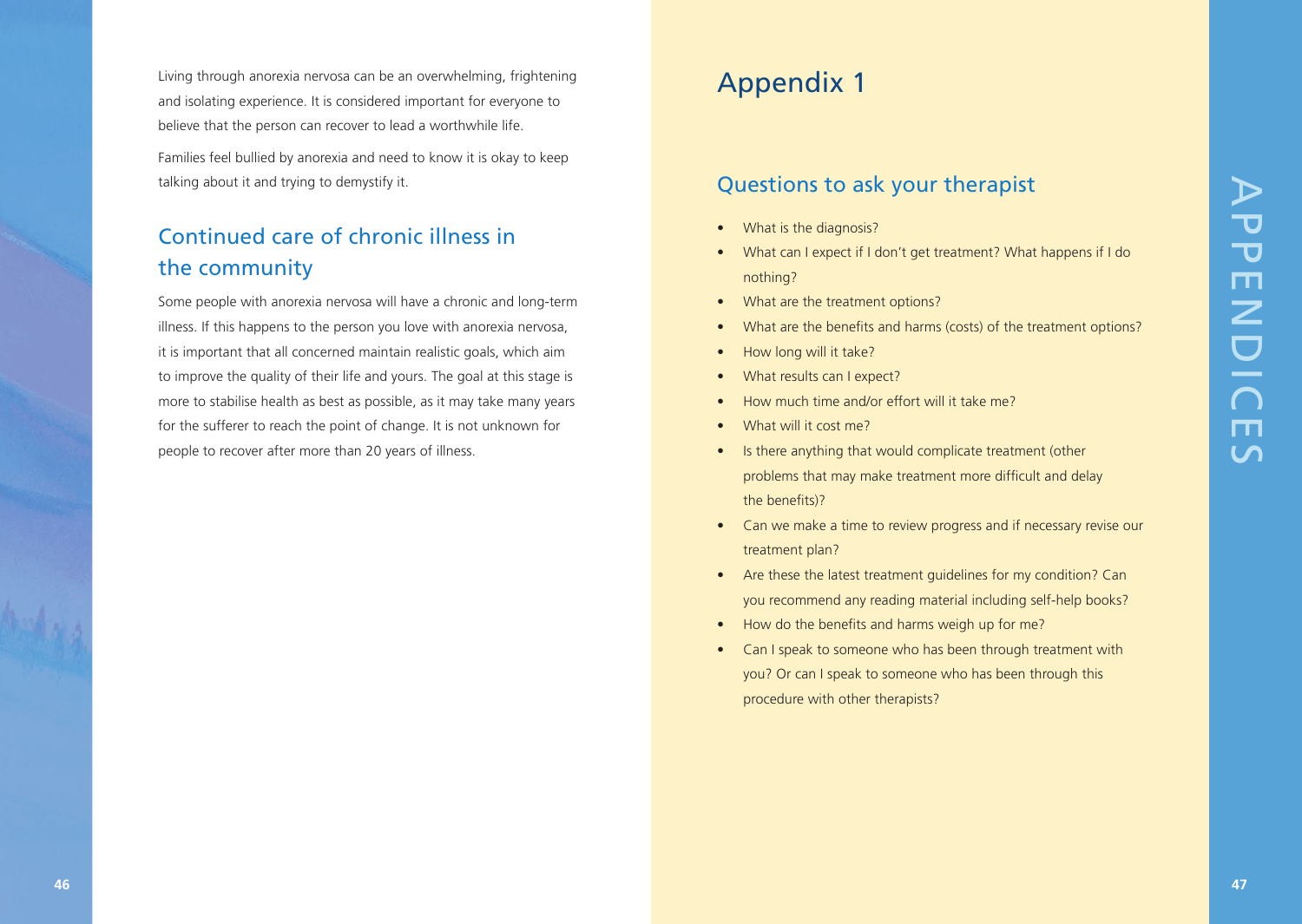### Questions to ask about medication

- What is the name of the medicine?
- When and how often do I take the medicine?
- Are there any special instructions for its use?
- What are the side effects? Will I be tired, hungry, thirsty, etc?
- Are there any foods I should not eat while taking it?
- Can I have beer, wine or other alcoholic drinks?
- Can I take the medicine with other medicines I am taking?
- What do I do if I forget to take the medicine?
- For how long will I have to take the medicine?
- What are the chances of getting better with this treatment?
- How will I know if the medicine is working or not?
- What is the cost of the medicine?

## Key questions to ask when choosing a health professional

- How many patients with anorexia nervosa have you treated?
- Do you have any special training in anorexia nervosa treatment?
- What is your basic approach to treatment?
- If you provide only one type of treatment, how do I get other treatment if I need it?
- How frequent are treatment sessions? How long does each session last?
- What are your fees?
- Are your fees subsidised by Medicare?
- If your fees are not subsidised by Medicare, can you help me determine whether my health insurance will cover fees?

# Appendix 2

#### Sources of information and support

For further information on this guideline and other Clinical Practice Guidelines see www.ranzcp.org.

The list of organisations and information sources provided in this Appendix, whilst not exhaustive, may further support you in learning about and managing anorexia nervosa. Inclusion of these organisations and information sources does not imply RANZCP endorsement but rather aims to help people find information and to encourage communication about mental illness.

These organisations and resources are not intended as a replacement for formal treatment but as an adjunct to it. If you are unsure about any of the information you find or would like to know if a treatment you read about may be appropriate for you, you should speak with your mental health care professional.

#### **NATIONAL AND INTERNATIONAL**

#### **The Butterfly Foundation**

Counselling Service: (02) 9412 4499 NSW; (03) 9822 5771 Victoria Counselling Email: support@thebutterflyfoundation.org.au Email: info@thebutterflyfoundation.org.au Website: www.thebutterflyfoundation.org.au

**Australia and New Zealand Academy for Eating Disorders (ANZAED)** Email: info@anzaed.org.au Website: www.anzaed.org.au

**International Academy for Eating Disorders (AED)** Email: info@aedweb.org Website: www.aedweb.org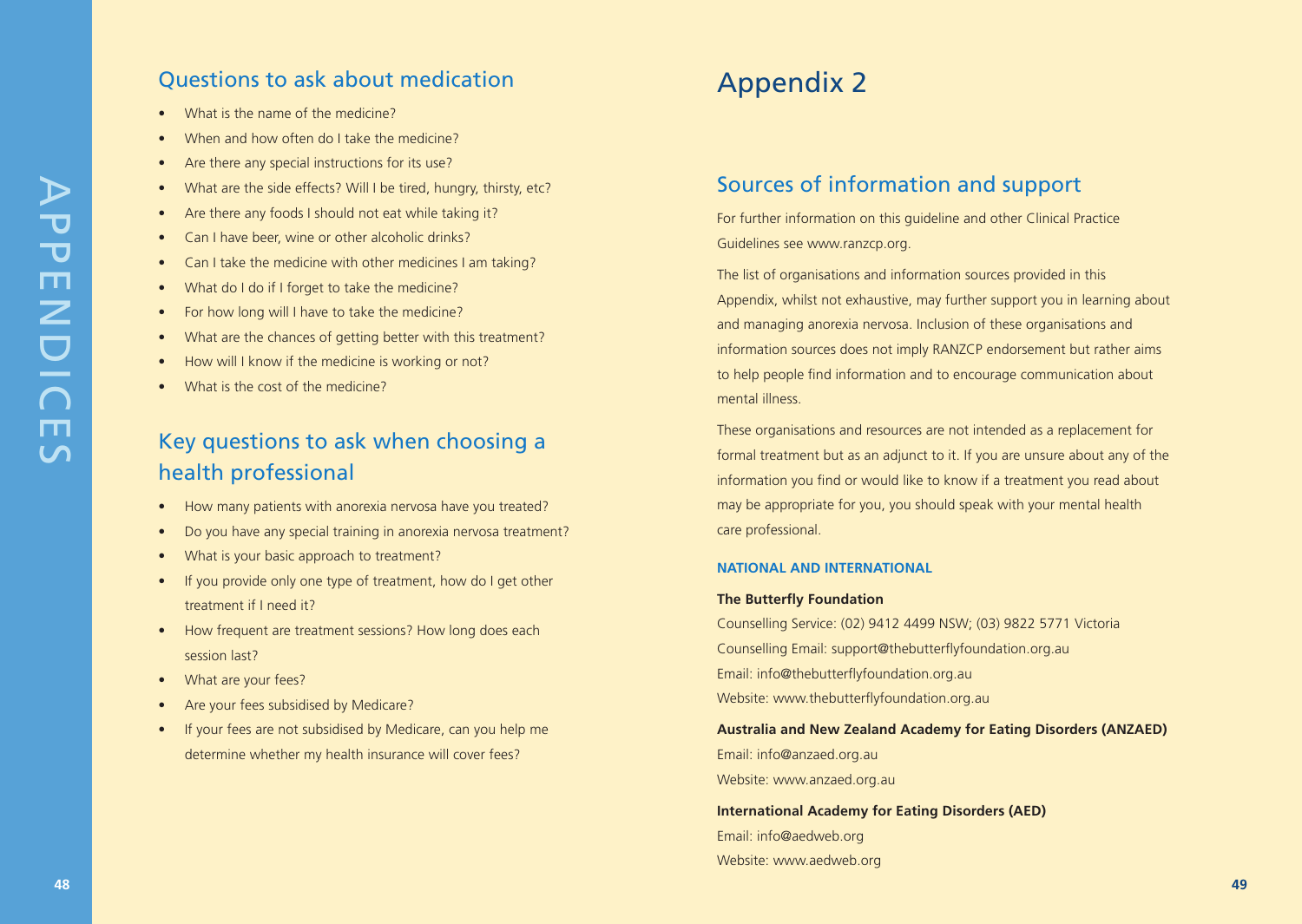# APPENDIC APPENDICES $m$  $\overline{u}$

#### **VIC**

**Eating Disorders Foundation of Victoria** Phone: (03) 9885 0318 Email: edfv@eatingdisorders.org.au Helpline: 1300 550 236 Email: help@eatingdisorders.org.au Website: www.eatingdisorders.org.au

**The Victorian Centre of Excellence in Eating Disorders** Phone: (03) 8387 2669 Email: ceed@mh.org.au Website: www.rch.org.au/ceed

#### **QLD**

**Queensland Eating Disorders Resource Centre** Phone: (07) 3394 3661 Email: admin@eda.org.au Website: www.eda.org.au

**ISIS Centre for Women's Action on Eating Issues** Phone: (07) 3844 6055

**Gold Coast Eating Disorders Association** Phone: (07) 5522 8865

#### **SA**

**Eating Disorders Association of South Australia**  Phone: (08) 8297 4011 Email: support@edasa.org.au Website: www.edasa.org.au

#### **TAS**

**Tasmania Community Nutrition Unit** Phone: (03) 6222 7222 Email: community.nutrition@dhhs.tas.gov.au

**Anorexia and Bulimia Support Group** Phone: (03) 6225 0131

#### **NT**

**TEAM Health** Phone: (08) 08 8948 4399 Email: teamhealth@teamhealth.asn.au Website: www.teamhealth.asn.au

#### **WA**

Contact Western Australian Association for Mental Health to ask for local groups in WA and for referral information.

**WAHMH** Phone: (08) 9420 7277 Website: www.waamh.org.au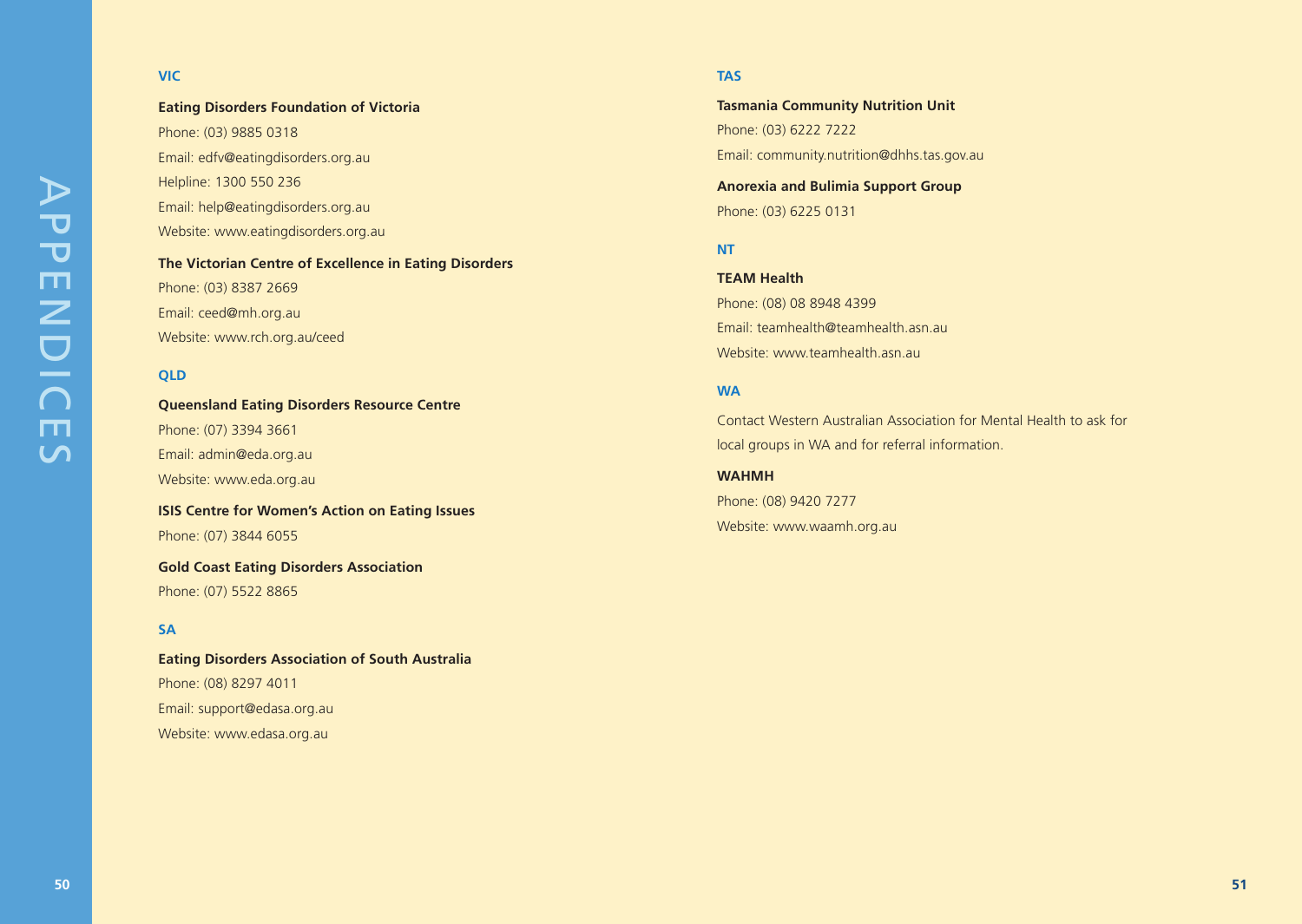# Appendix 3

#### Common Terms

**Consumer** – Person diagnosed with anorexia nervosa (primary consumer).

**Family/carer** – People who have a close relationship to the person with anorexia nervosa, and who have some responsibility for and care for the person's health and wellbeing, excluding health professionals caring for the patient.

**Health professional** – Professionals (including mental health professionals) who provide assessment, treatment and follow-up, e.g. psychiatrist, psychologist, general practitioner, dietician, nurse, occupational therapist, family therapist, social worker, medical specialist, counsellor.

**Patient** – A consumer when currently undergoing assessment, treatment or follow-up. While the word 'consumer' is used in mental health settings, anorexia nervosa is treated by medical teams where the word 'patient' is more commonly used.

**Treatment centres** – Facilities that provide formal treatment for anorexia nervosa.

#### Acronyms

| <b>BMI</b>  | <b>Body Mass Index</b>                 |
|-------------|----------------------------------------|
| <b>CBT</b>  | Cognitive Behavioural Therapy          |
| <b>ECG</b>  | Electrocardiogram                      |
| <b>GP</b>   | <b>General Practitioner</b>            |
| <b>HRT</b>  | Hormone Replacement Therapy            |
| <b>SSRI</b> | Selective Serotonin Reuptake Inhibitor |

# Appendix 4

#### Development of the guideline

This consumer and carer treatment clinical practice guideline is based on information contained in an evidence-based clinical practice guideline developed by the RANZCP for health professionals involved in the treatment of anorexia nervosa. The booklet was produced using a rigorous development and review process undertaken in consultation with consumer representatives, carer representatives and health professionals who are experts in the field. In the original edition, any gaps in the research information were addressed by incorporating recommendations or information derived from the consensus opinion and guidance of eating disorder associations and foundations nationally.

In 2009, the content of this booklet was revised and expanded by an expert advisory panel comprising mental health professionals, and consumer and carer representatives. The purpose of the revision was to ensure that the information contained in the booklet was current and comprehensive in terms of treatment best-practice and therefore remained relevant for people with anorexia nervosa and their carers, families, and friends.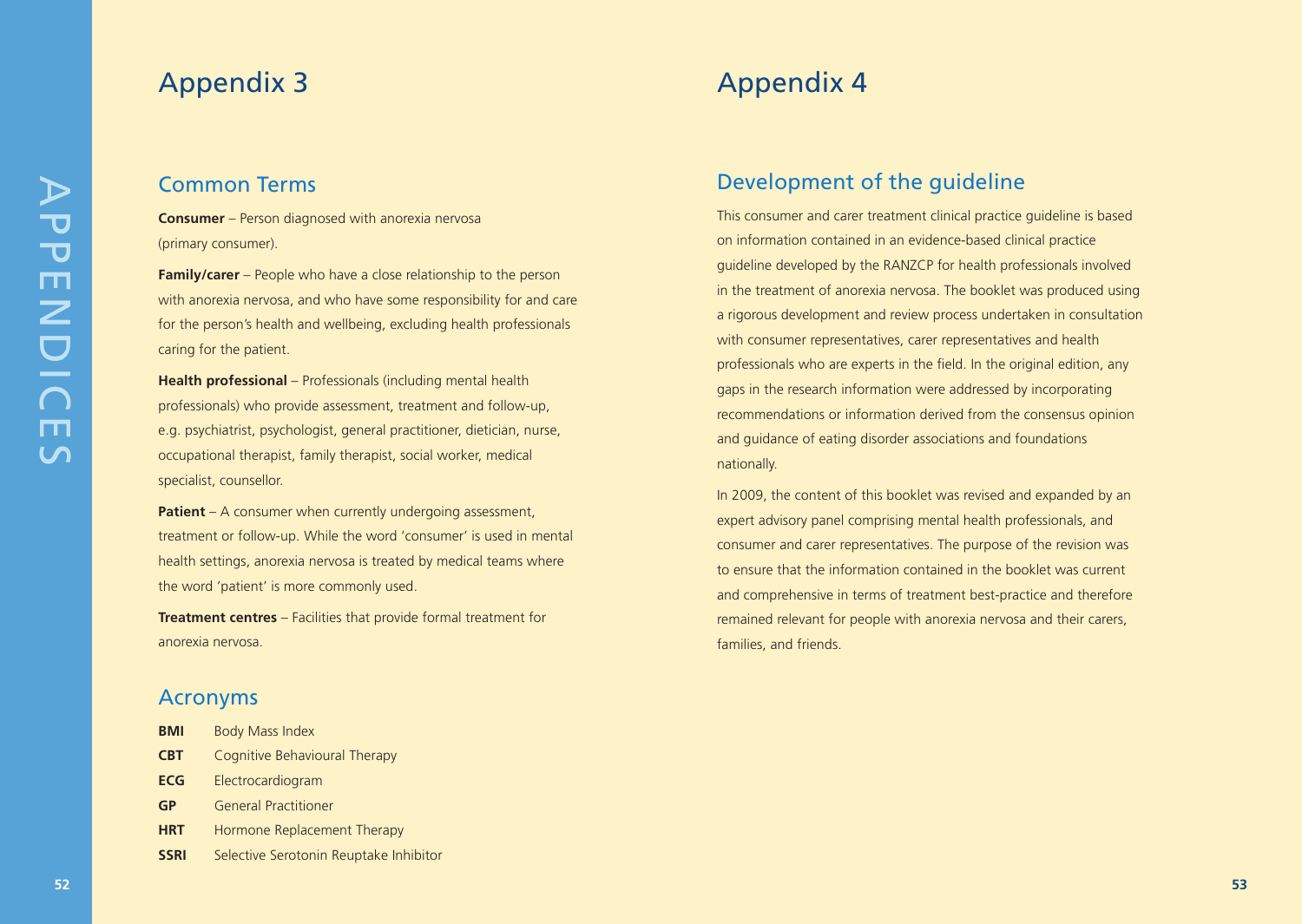#### Authors

The co-writer and editor of the original edition was **Jonine Penrose-Wall**, (previously) Consultant Editorial Manager, RANZCP Clinical Practice Guideline Program.

The members of the guideline development committee for the original edition and their then affiliations were:

**Ms Pamela Loveridge** – Chair and Principal Researcher, representing the Eating Disorders Association of NSW

**Ms Glenda Baldwin** – Eating Disorders Association of NSW Inc The expert advisory panel for the 2009 revision comprised:

**Phillipa Hay** – Foundation Professor of Mental Health, School of Medicine University of Western Sydney

**Sloane Madden** – Child and Adolescent Psychiatrist, The Children's Hospital at Westmead

**Beth Shingles** – Consumer Consultant, North West Mental Health at Royal Melbourne Hospital

**Claire Vickery** – Founder, Executive Chair, The Butterfly Foundation, Australia

#### Quality statement

The original edition of this guide was consulted upon bi-nationally and drafts were available for comment on www.ranzcp.org. It was appraised using DISCERN by a national workshop of consumer consultants and meets NHMRC criteria for presenting information on treatments for consumers. The 2009 revision sought to maintain the integrity of this process by incorporating updated information supported by research findings published in recent medical and other scientific literature.

#### Acknowledgements

The RANZCP would like to make the following acknowledgements. The following organisations contributed to the recommendations used in drafting the original version of the booklet: Eating Disorders Association of NSW Inc Eating Disorders Foundation of Victoria Inc Eating Disorders Association of South Australia Eating Disorders Association of Queensland Inc Eating Disorders Association of New Zealand Inc The RANZCP Clinical Practice Guideline for Health Professionals for

Anorexia Nervosa was used as the source document for the evidencebased treatment information. This document was developed by an expert committee coordinated by Professor Pierre Beumont (Chair) and Professor S Touyz (Australia). Ms Daphne Beumont, Ms Sarah Maguire and Ms Peta Marks assisted with the research.

Commonwealth Mental Health and Special Programs Branch funded the development of the original version of the guideline under Australia's National Mental Health Strategy.

The Mental Health Foundation of New Zealand granted the RANZCP permission to use excerpts from their publication *Anorexia Nervosa* (2002) revised edition.

The RANZCP drew on material published by the Medical Practitioner's Board of Victoria and the American Psychiatric Association in preparing this booklet.

The Commonwealth Department of Health and Ageing, and the New Zealand Ministry of Health funded the development and publication of the original edition of this booklet.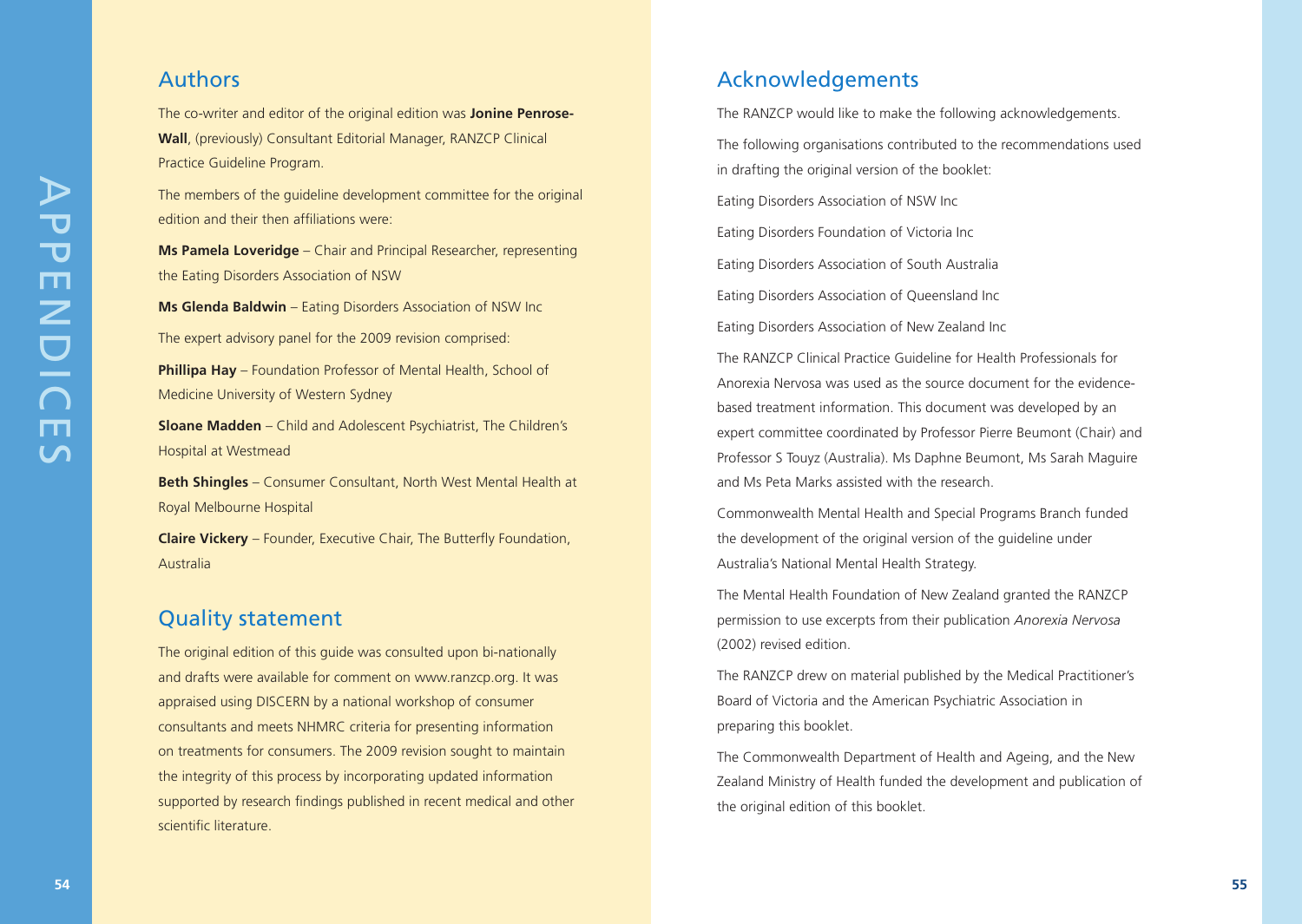The Commonwealth Department of Health and Ageing funded the 2009 revision and reprint of this booklet.

The RANZCP would like to thank Dr Ira M. Sacker MD, Clinical Assistant Professor of Pediatrics, New York University Medical Centre and Bellevue Hospital Medical Centre, and Laura McDonald, MS, for reading the revised booklet and providing their comments.

#### References

Charnock D (1998) The DISCERN Handbook: *Quality criteria for consumer health information on treatment choices*. University of Oxford School of Public Health and the British Library. Radcliffe Medical Press. Oxon.

Loveridge P (2001) A*ustralian and New Zealand Consumer Guidelines for Anorexia Nervosa* (research foundation document of 118 guidelines compiled from consumers and carers in Australia and New Zealand which provided source material for this CPG).

Mental Health Foundation of New Zealand (2002) *Anorexia Nervosa* .

National Health and Medical Research Council (2000) *How to present the evidence for consumers: preparation of consumer publications*. Handbook series on preparing clinical practice guidelines. Canberra. NHMRC.

RANZCP (2003) *Australian and New Zealand Clinical Practice Guideline for the Treatment of Anorexia Nervosa*. This is the Clinical Practice Guideline for mental health professionals, which can be obtained at www.ranzcp.org.